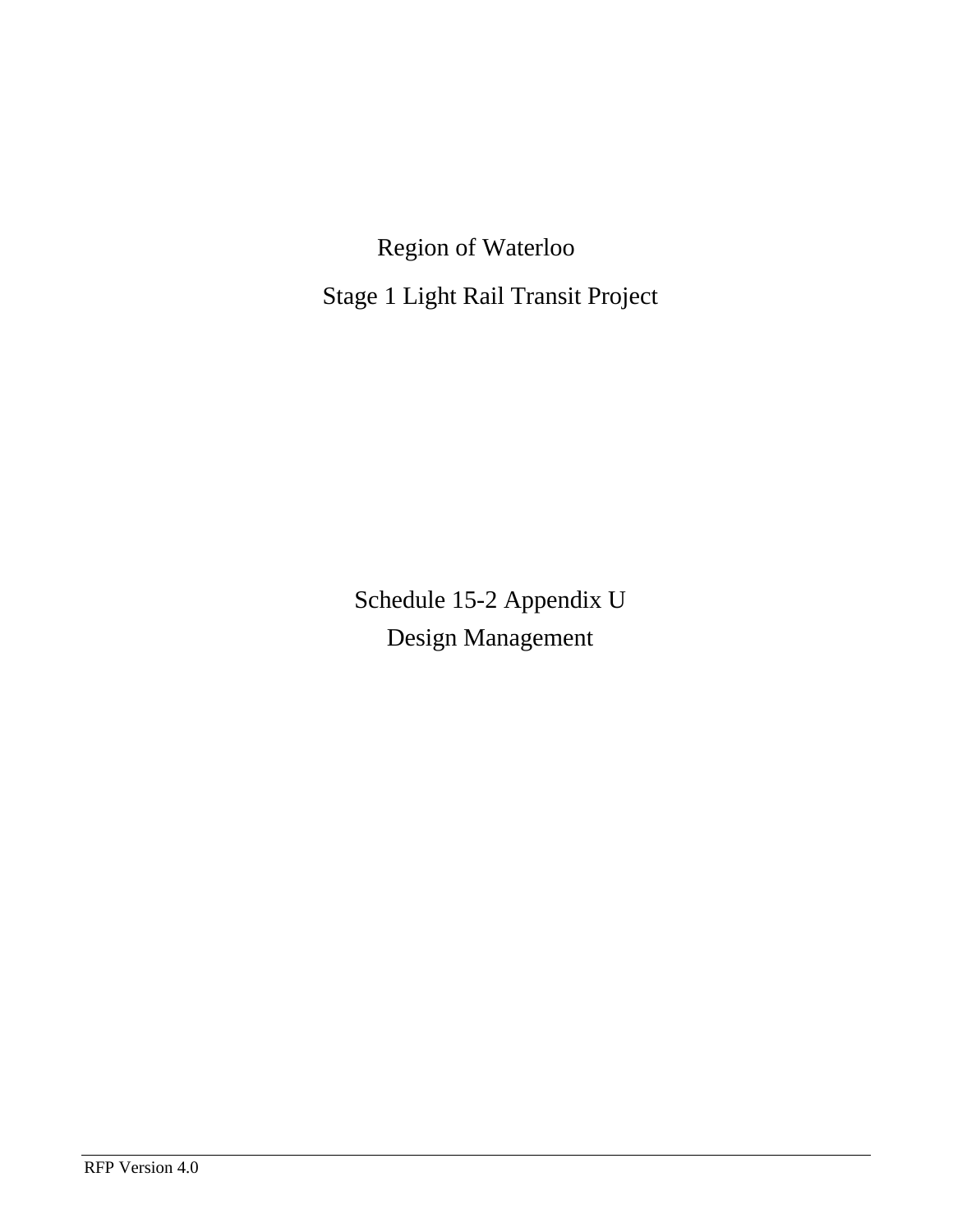# **APPENDIX U**

# **DESIGN MANAGEMENT**

# **Table of Contents**

| U.1  |                                                                               |
|------|-------------------------------------------------------------------------------|
| U.2  |                                                                               |
| U.3  |                                                                               |
| U.4  | Relationship of Early Construction Starts to Design Development and Review U6 |
| U.5  | Schedules for Design Checks, Reviews, and Submission of Checked Design U6     |
| U.6  |                                                                               |
| U.7  |                                                                               |
| U.8  |                                                                               |
| U.9  |                                                                               |
| U.10 |                                                                               |
| U.11 |                                                                               |
| U.12 |                                                                               |
| U.13 |                                                                               |
| U.14 |                                                                               |
| U.15 |                                                                               |
| U.16 |                                                                               |
| U.17 |                                                                               |
| U.18 |                                                                               |
| U.19 |                                                                               |
| U.20 |                                                                               |
|      |                                                                               |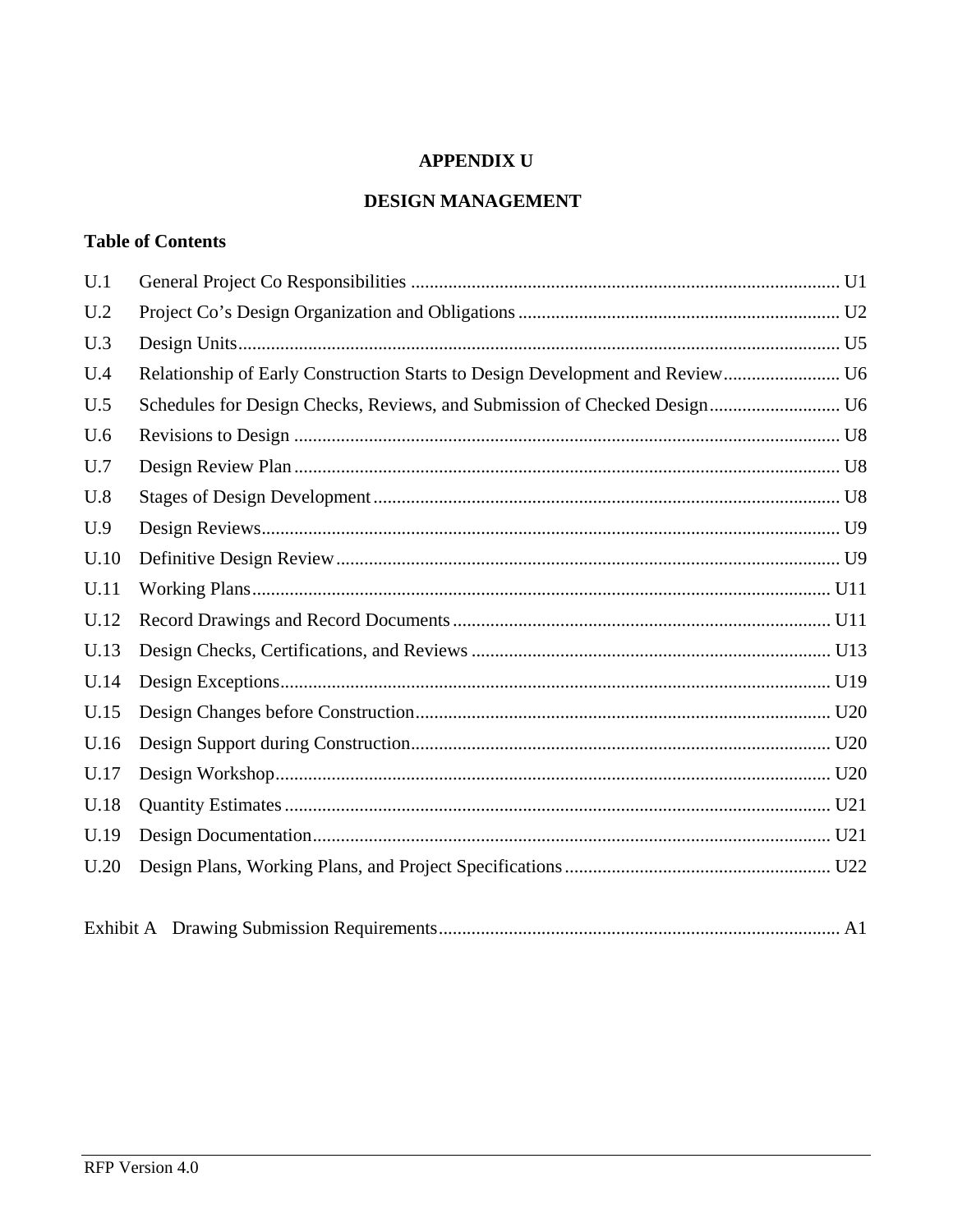# **APPENDIX U DESIGN MANAGEMENT**

#### **U.1 General Project Co Responsibilities**

- (a) The Work shall be performed in accordance with the details as shown on the final design plans, Project specifications and Working plans prepared by Project Co, subject to the Region, respective City, private and public Third Party Utility, CN, Genesee and Wyoming formerly GEXR, GO, VIA, MTO, and agency having jurisdiction consultation and written comment.
- (b) Project Co shall have the sole responsibility to provide and complete a holistic, comprehensive, and fully functional set of design plans, Project specifications meeting National Master Specification criteria and working plans of such a nature to develop a finished product in accordance with the Project Agreement. Project Co shall verify all pertinent dimensions in the field prior to the commencement of design plans, Project specifications and Working plans. Review of Project Co's design plans, Project specifications and Working plans by the Region, respective City, private and public Third Party Utility, CN, Genesee and Wyoming formerly GEXR, GO, VIA, MTO, and agency having jurisdiction shall not relieve Project Co of the responsibility for the satisfactory completion of the Work.
- (c) All design plans, Project specifications and Working plans shall be subject to the Region, respective City, private and public Third Party Utility, CN, Genesee and Wyoming formerly GEXR, GO, VIA, MTO, and agency having jurisdiction consultation and written comments before beginning construction Work covered by the plans, and shall not be thereafter amended or altered without the prior approval of Project Co's designer, MQAQC, consultation and written comment by the Region, respective City, private and public Third Party Utility, CN, Genesee and Wyoming formerly GEXR, GO, VIA, MTO, and agency having jurisdiction.
- (d) Project Co's Work shall include all costs related to all design plans and working plans.
- (e) Project Co shall perform the following, at a minimum:
	- (i) Manage the design and design Quality Control (QC) and Quality Assurance (QA) of the Work.
	- (ii) Coordinate with and obtain all approvals from authorities having jurisdiction for temporary road diversions and detours, shutdowns, temporary diversions, utility relocations, temporary sidewalk closures, and pedestrian detours, and like matters.
	- (iii) Ensure Project Co's designer properly checks the designs of the Project and the Design Quality Control Manager (DQCM) certifies QC procedures in accordance with the Project Agreement.
- (f) The procedures for checking the design of permanent components shall also apply to the design of temporary components and construction sequences especially those that affect the permanent components of the Project.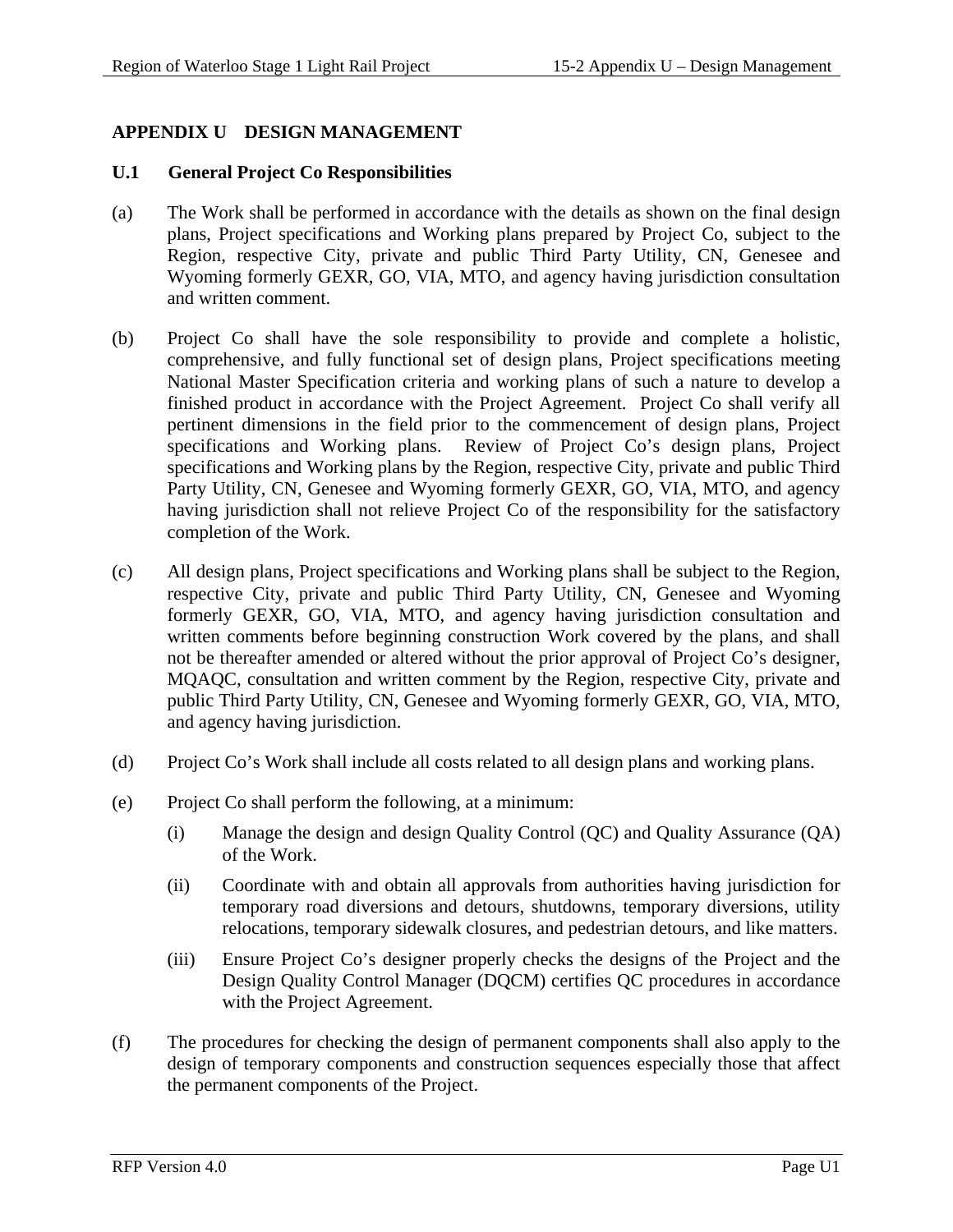- (g) Project Co shall consider Appendix U and Schedule 10 complimentary to one another as well as Schedule 15-2 Design and Construction Performance Output Specifications, Schedule 15-3 Maintenance and Rehabilitation Specifications and Schedule 15-4 Operations Specifications. In addition, Project Co shall consider Appendix U and Schedule 10 complimentary to other Project Agreement Schedules not cited or referenced herein. Further, Project Co shall not consider Appendix U as taking precedence over any Schedule or Article within the Project Agreement. However, the Project Agreement hierarchy of legal precedence in the case of conflicting or similar language shall be utilized to determine which Schedule or Article takes precedence.
- (h) Project Co shall demonstrate by describing and providing with its Proposal Submission its approach to Schedule 10 Review Procedures and Appendix U Design Management. In addition, a Submittal Register and Submittal Check List for the first one hundred twenty calendar (120) days of Design Management taking into consideration the requirements of Schedule 10 and Schedule 11 Quality Management along with sufficient narrative to explain its approach to Design Management. Further, it is imperative Project Co demonstrate to the Region in its Proposal Submission a clear understanding of their proposed design and design quality initiatives and commitment required under the Project Agreement.

## **U.2 Project Co's Design Organization and Obligations**

- (a) Designer
	- (i) Project Co's designer shall be a suitable, well qualified and experienced designer in similar Work with that of the Project, which may be a consultant or an in-house design team, to undertake the design of the permanent components and the temporary components of the Project. Project Co shall require the designer to have or establish an office in the Project vicinity and maintain all necessary representation throughout the duration of the Project Agreement to ensure the designer can meet all its obligations under the Project Agreement.
- (b) Location of Project Co's Designer
	- (i) It is preferred Project Co's designer perform production design Work in the Project's vicinity. However, at a minimum, the design personnel designated in Project Co's Request for Qualification (RFQ) submission shall be in the Project vicinity for the duration of the Project's design.
- (c) Completeness of Design
	- (i) Designer shall determine the following at a minimum:
		- A. Effects of all loading requirements;
		- B. Dimensions of all elements;
		- C. Structural redundancies, where they exist;
		- D. Sub-soil interaction to support the loads from above;
		- E. Effects of seismicity;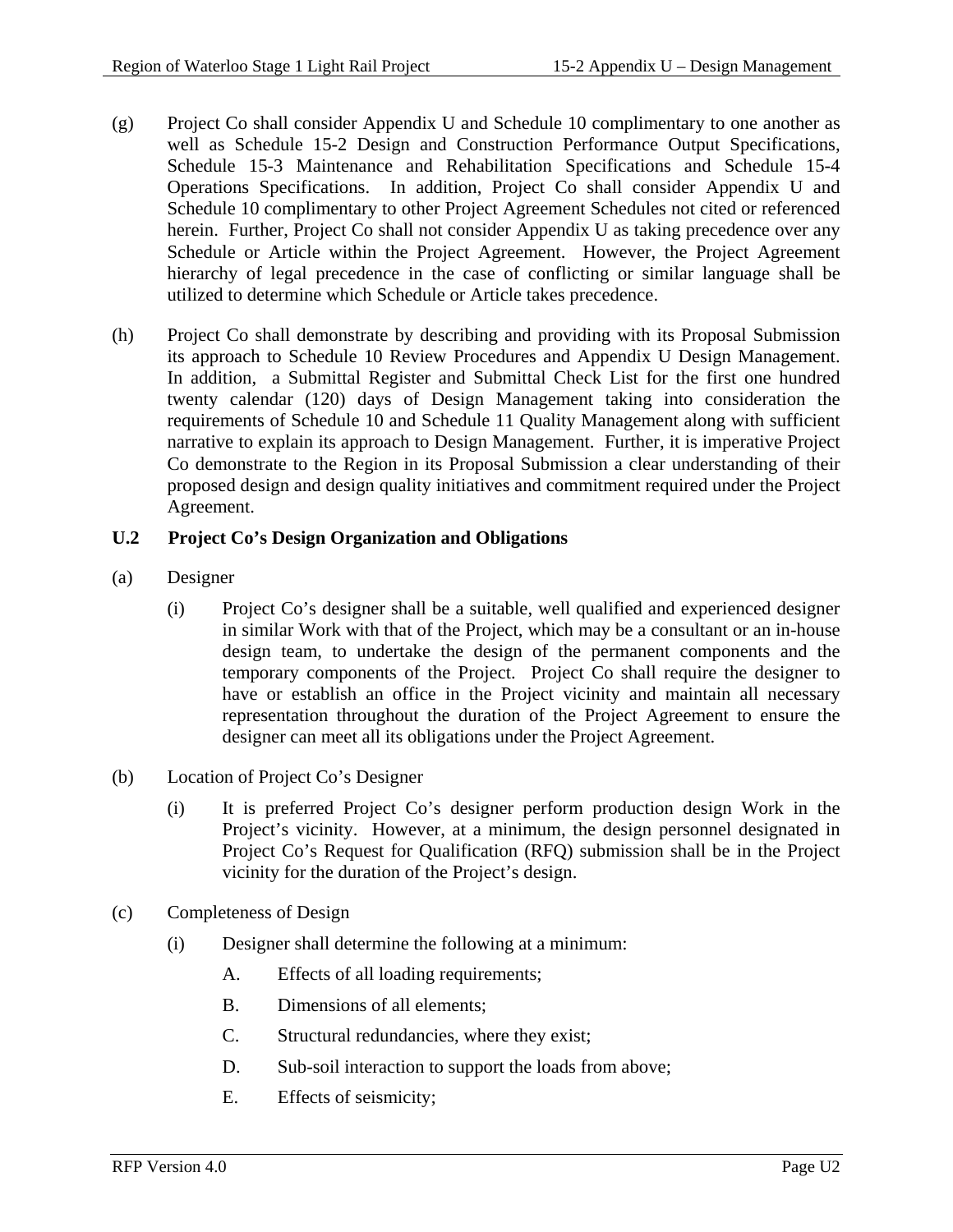- F. Effects of fatigue;
- G. Durability and maintainability requirements;
- H. Details of required QA/QC procedures, monitoring, and controls;
- I. Effects of hydrology, design flows, and scour depths;
- J. Temperature;
- K. Constructability of the design in conjunction with Project Co;
- L. Survey control;
- M. System work;
- N. Railroad; and
- N. Operations, maintenance, rehabilitation and service life.
- (ii) Design will be considered complete upon the Region's Design Acceptance following the submittal and review of the Record Drawings.
- (d) Chief Engineer
	- (i) Project Co's designated and submitted Chief Engineer from the Region's Request for Qualifications (RFQ) to manage all Work performed by Project Co's designer shall be in the Project vicinity as required for the design Work and shall be present as required thereafter to manage design support during construction, design changes, and completion of Record Drawings.
	- (ii) Project Co's Chief Engineer and/or staff working under the direct supervision of the Chief Engineer shall conduct an assessment and evaluation of the design such that the Chief Engineer can certify to Project Co and to the Region the design satisfies the Project Agreement requirements, including the following minimum requirements:
		- A. Accuracy;
		- B. Adequacy;
		- C. Conformance to standards of practice;
		- D. Compliance with codes and standards;
		- E. Cost effectiveness;
		- F. Quality; and,
		- G. Fitness for purpose and/or function as specified and/or implied in the Project Agreement.
	- (iii) Project Co's Chief Engineer shall include such written certification for all Work being subjected to a Design Review in accordance with the Project Agreement.
	- (iv) Chief Engineer's duties and work activities shall include, as a minimum, assessment and evaluation of the following:
		- A. Design reports;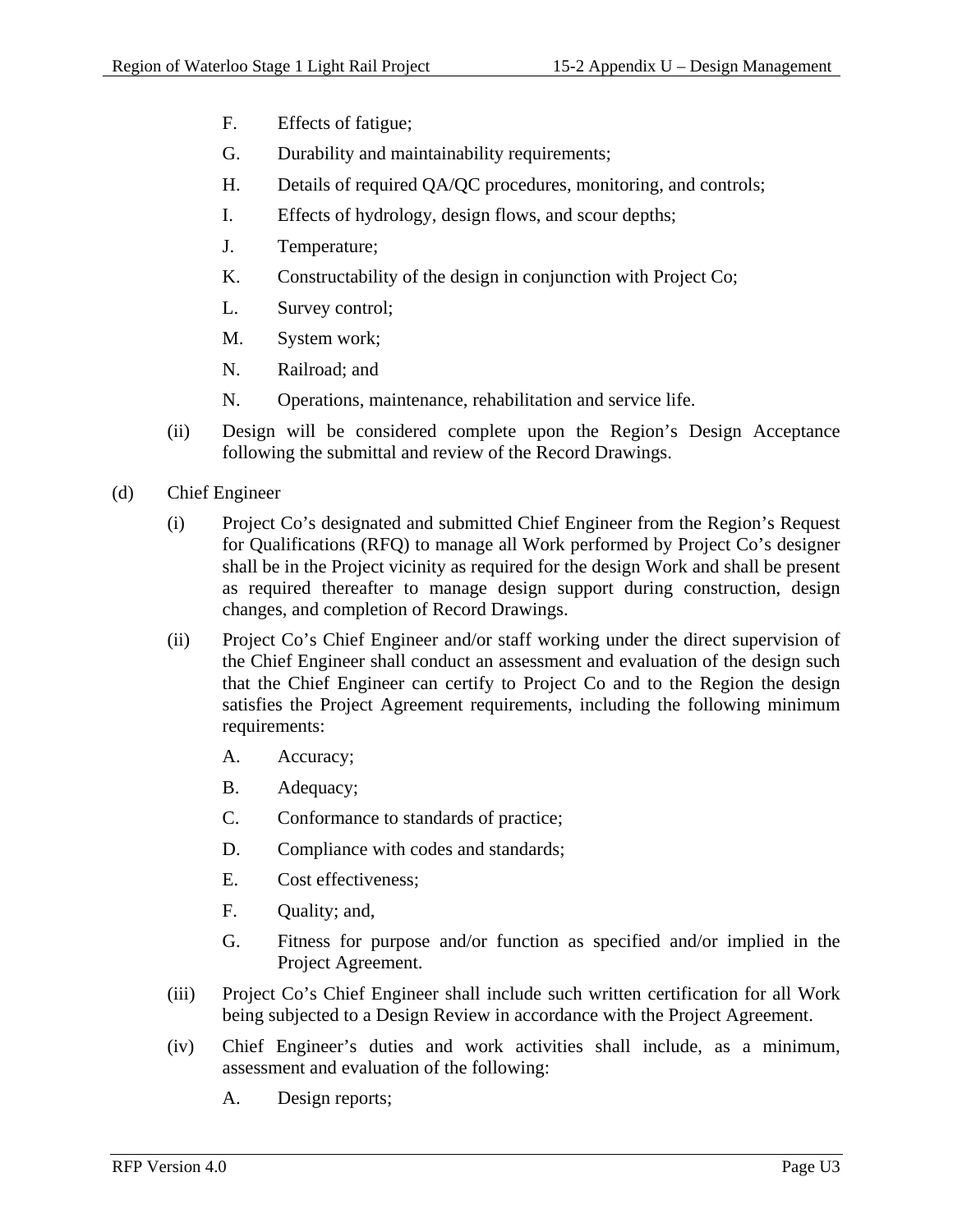- B. Analytical approach;
- C. Drawing details for conformity to Project Agreement requirements;
- D. Project specifications for conformity to Project Agreement requirements;
- E. Design and working plans;
- F. Major temporary components' effect on permanent components;
- G. Field design changes including Project Co Request for Information, Project Co field material changes from approved Specifications, Project Co field phasing, sequence and staging changes from approved Designs and like matters;
- H. Design approvals for materials and procedures; and
- I. Record Drawings for conformity with final design and Project Agreement.
- (e) Responsible Engineer or Architect
	- (i) Project Co shall provide the designated Project Co RFQ Responsible Engineer or Architect including Project Co designated Design Units or sub-units. The designated Responsible Engineer(s) or Architect(s) shall sign and seal design reports, design and working plans, and Project specifications for the assigned Design Unit(s). All Responsible Engineers or Architects shall be licensed Professional Engineers or Architects in the Canadian Province of Ontario.
	- (ii) Responsible Engineers or Architects shall be in the Project vicinity, as necessary, to coordinate the Work on assigned Design Units. The Responsible Engineer or Architect shall be present in the Project area for, and shall attend all Design Reviews for, assigned Design Unit(s).
- (f) Design Quality Control Manager (DQCM)
	- (i) Project Co shall assign a Design Quality Control Manager (DQCM). The DQCM shall report to the Project Co's Manager of Quality Assurance and Quality Control (MQAQC).
	- (ii) The DQCM shall be responsible for the Quality Control (QC) of all Work conducted by the designer. The DQCM shall be in the Project vicinity, as required, throughout the design process and present, as required, thereafter to manage design QC related to design support during construction, design changes, and completion of Record Drawings and Record Documents.
	- (iii) Project Co's DQCM shall assess and evaluate Project Co's design QC activities in order to be able to certify to Project Co, MQAQC, and to the Region the design QC activities comply with the Schedule 10 Review Procedures, Quality Plan and Project Agreement requirements.
	- (iv) Project Co and MQAQC shall ensure the DQCM carries out all duties expressed and implied in the Project Agreement.
	- (v) DQCM shall have QC responsibilities including but not limited to the following, at a minimum: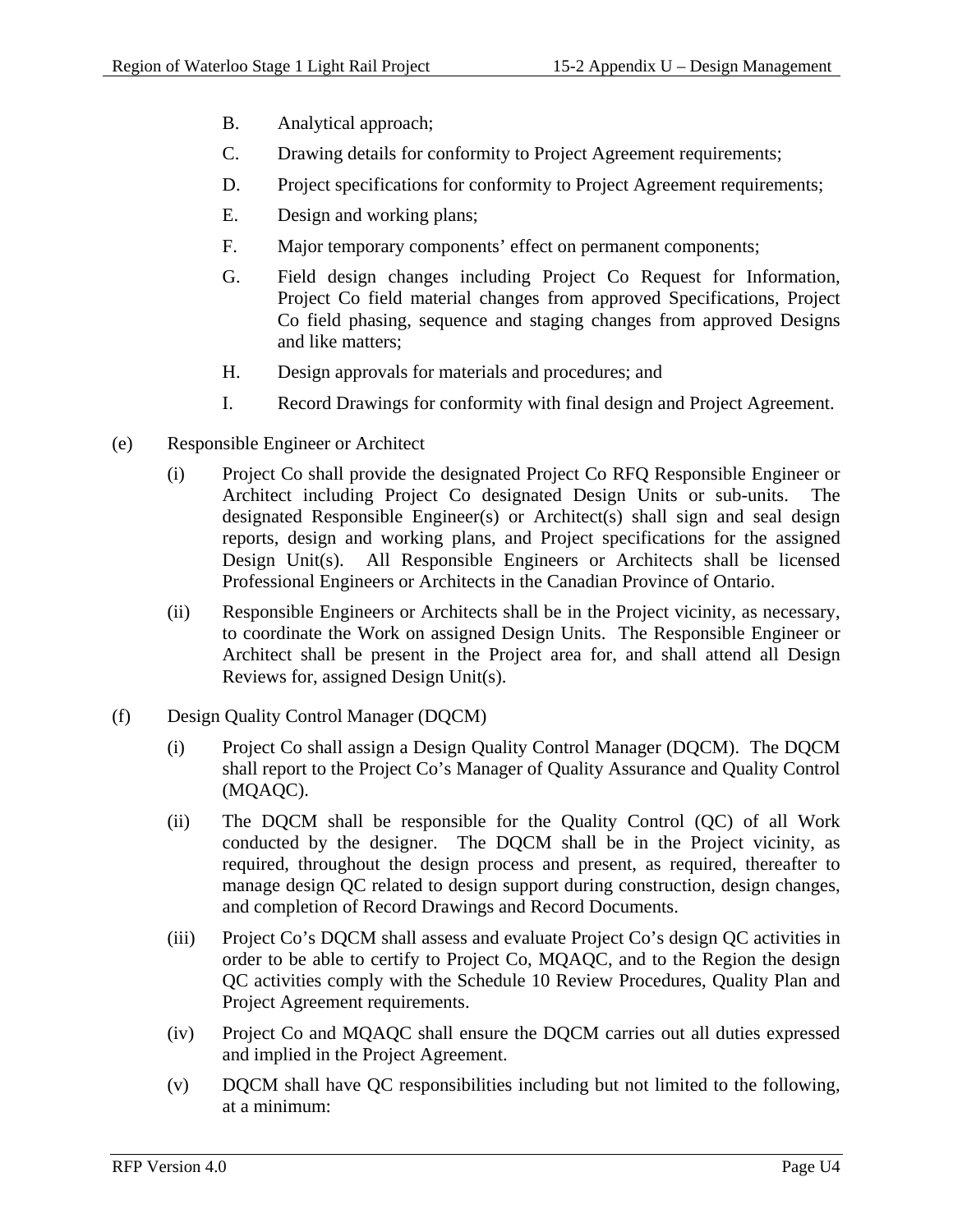- A. Design of permanent and major temporary components including but not limited to all data, design, reports, specifications, plans, working drawings, and TCP's;
- B. Changes in design of permanent components including but not limited to all data, design, reports, specifications, plans, RFIs, working drawings, TCP's; and
- C. Record Drawings and Record Documents.
- (vi) DQCM shall also perform, including but not limited to, the following minimum activities:
	- A. Identify and report non-conformities/non-compliance;
	- B. Track, monitor, and report on status of outstanding design-related nonconformance reports;
	- C. Supply monthly report;
	- D. Safety Certification of the System including all System Integration requirements, system testing verification, Checklist Requirements; and
	- D. Submit specified certificates (permanent components and major temporary components).
- (g) Check by the Designer
	- (i) The requirement that the Project Co engage and use a DQCM shall not relieve the designer from carrying out all the checks and reviews a professional and prudent designer would normally carry out on the type of Work actually being designed.

#### **U.3 Design Units**

- (a) Project Co shall package all design and drawings for the Work into separate manageable Design Units. Each Design Unit shall comprise similar and coherent significant parts of the Project that can be checked and reviewed as a self contained package with due consideration for accommodating interfaces with other Project components and subsequent Design Unit packages.
- (b) Within thirty (30) calendar days of Financial Close, Project Co shall provide a written report updating information submitted with Project Co's Proposal Submission and identifying each Design Unit. The written report shall include the following:
	- (i) Design Unit description, including scope of design Work within each Design Unit, including limits and interface points;
	- (ii) Planned review stages and dates with ties to the Project Schedule predecessor and successor activities, including specific information to be reviewed, planned review dates (measured from Financial Close) and percent complete represented by each review. All Project Schedule dates and ties shall include the fully resourced and cost loaded information;
	- (iii) Responsible Engineer or Architect; and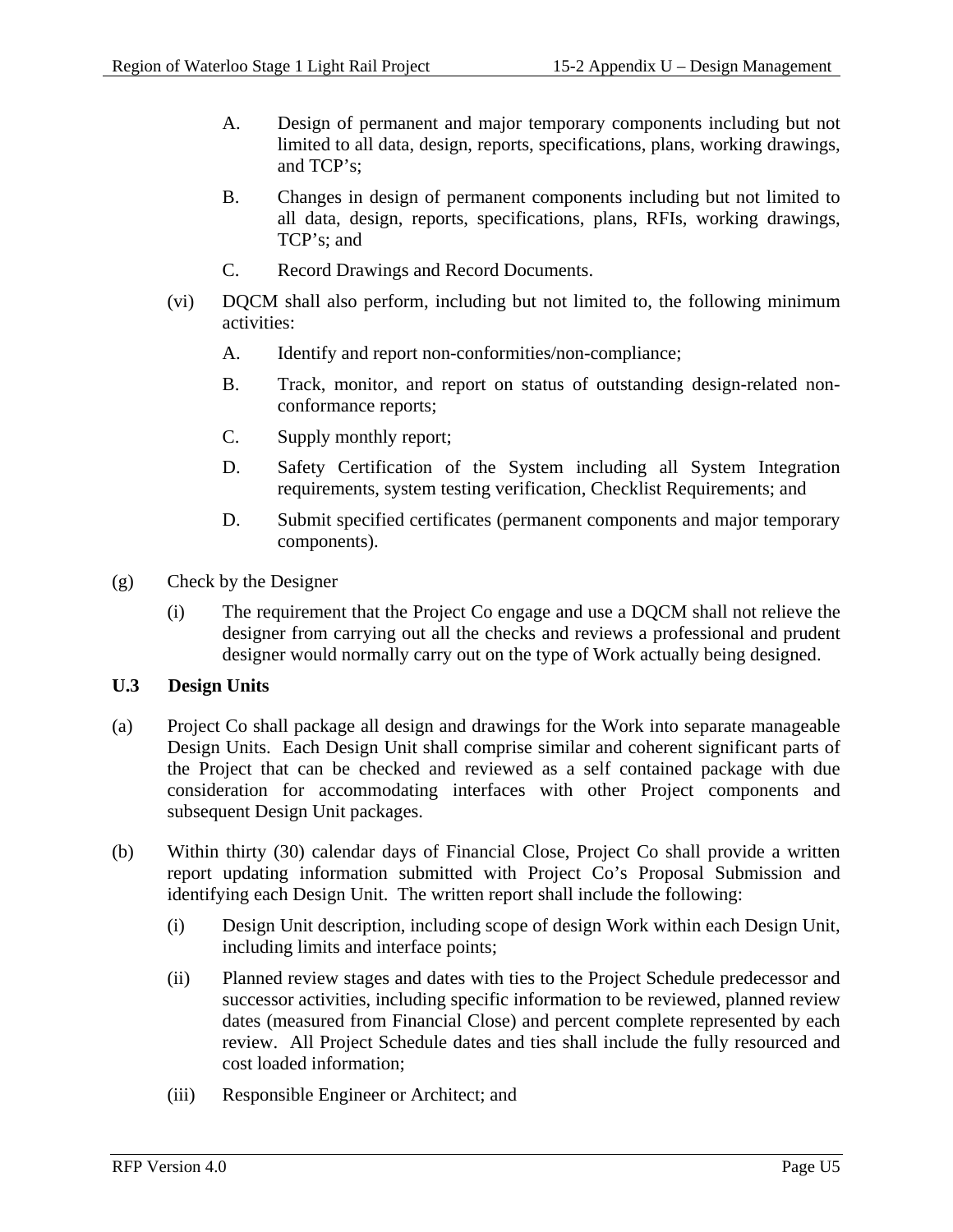- (iv) Locations where design work will be performed.
- (c) Project Co shall submit to the Region in writing, City with prior Region concurrence, and agency having jurisdiction with prior Region concurrence for review and comment any revision Project Co makes to any and all information whether provided previously but not greater than concurrent with the Monthly Progress Report. Information requiring action on the part of the Region shall be submitted in writing immediately including information involving City and agency having jurisdiction decisions.

### **U.4 Relationship of Early Construction Starts to Design Development and Review**

(a) It is the intent of the Region to allow construction to begin on a Design Unit prior to completion of Final Design. Construction on any Design Unit may begin at any time after the applicable readiness for construction Design Review. Construction may progress in increments determined by Project Co, at Project Co's risk, provided each increment of construction is covered by drawings and specifications that have been reviewed and meet the requirements for readiness for construction. Project Co shall notify and keep the Region, designer, DQCM and Manager of Quality Assurance and Quality Control informed at all times with respect to Project Co's planning, phasing, scheduling, sequencing, and staging of the Work. Further, Project Co shall keep the Region informed of all design progress for each Design Unit on all Released for Construction (RFC) design documents Project Co intends to progress at risk.

### **U.5 Schedules for Design Checks, Reviews, and Submission of Checked Design**

- (a) Project Co is solely responsible for scheduling and conducting Design Reviews to meet design and/or construction needs of the Project Schedule. It is recognized and anticipated the Design Review process and frequency, duration and intensity of Design Reviews may vary with the complexity of the individual Design Units and the associated construction activities. The duration of Design Reviews shall be discussed and mutually agreed between the Region and Project Co during the Commercial Confidential Meetings and submitted by Project Co within its Proposal Submission and Project Schedule. Any post Proposal Submission revision shall be submitted by Project Co and/or Region modified by mutual agreement during the course of the Project. Project Co shall provide written notice of any scheduled Design-Reviews to the DQCM, MQAQC, and Region a minimum of fourteen (14) calendar days prior to any review.
- (b) Project Co shall include with ties of predecessor and successor work activities the agreed to Design Review schedule for all Design Units (including their components and elements) as part of the Project Schedule. Project Co shall include with its Submission the first one hundred twenty (120) calendar days. The Design Review schedule shall be reviewed by Project Co during its Progress Meeting with the Region until design Work is complete. Project Co shall not schedule more than two (2) concurrent (concurrent means within two weekdays) Design Reviews for the same engineering/architectural disciplines or involving the same department of the Region. Project Co shall identify, as required, on its Design Review schedule for each Design Unit for resource planning by the Region. Where a respective City, Railroad and its tenants, agency having jurisdiction, or public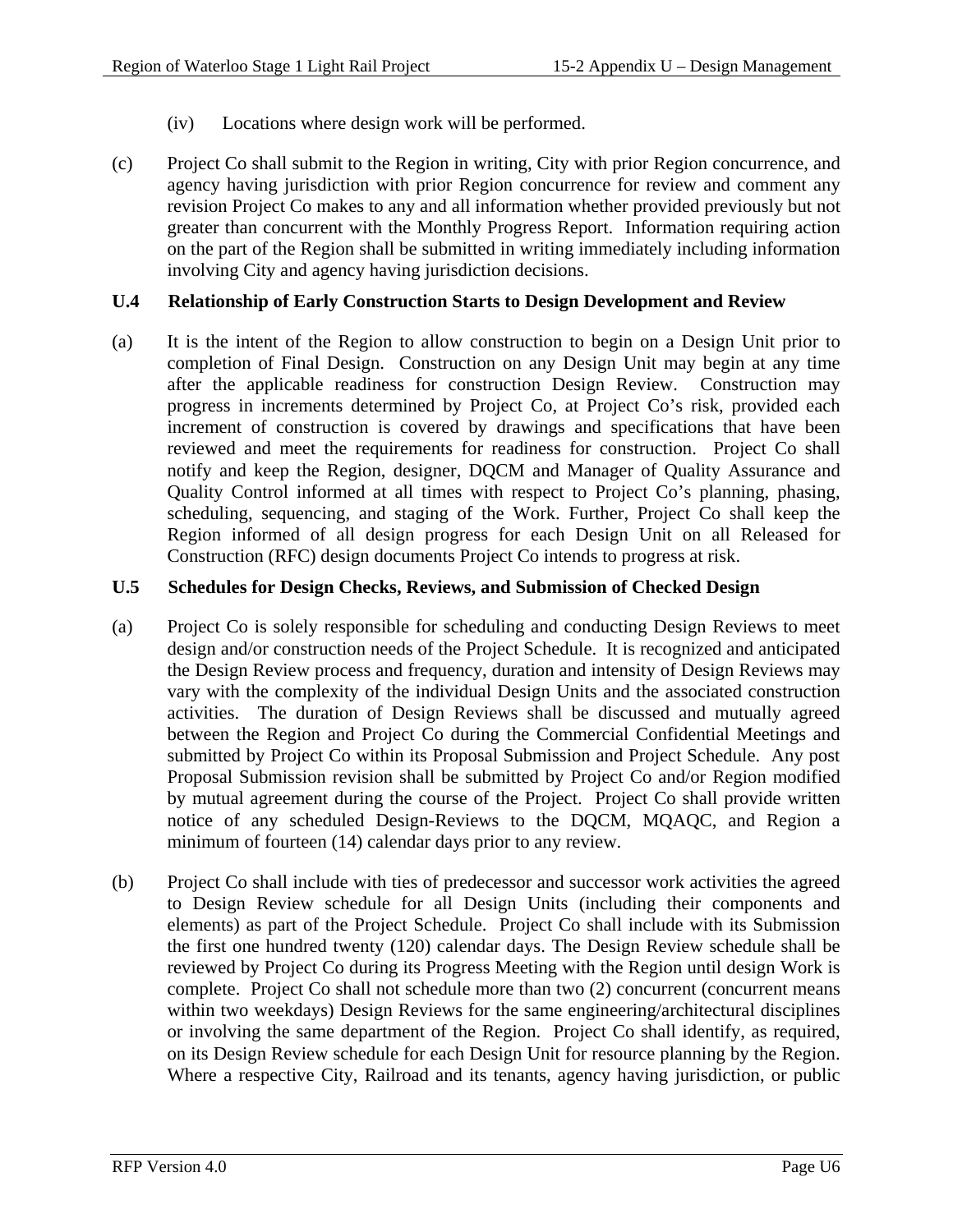and private Third Party Utility concurrence is required, Project Co shall also not schedule more than two (2) concurrent Design Reviews without the Region's written concurrence.

- (c) Project Co shall provide within its Project Schedule the required review time frames as per PA Section 20.3 (h) for Design Development Submittals for each required Design Review for the Region, City, and public and private Third Party Utility, CN, Genesee and Wyoming formerly GEXR, GO, VIA, MTO, and agency having jurisdiction of a Design Unit including each required resubmission of a Design Unit's submission for Design Review. It is recognized that specific Project Co Design Reviews will be subject to durations that differ from the PA Section 20.3 (h) based upon the agency having jurisdiction. Project Co shall identify in it Proposal Submission and Project Schedule the number of planned Design Reviews for each Design Unit. Additional design review time may be required by certain agencies having jurisdiction and private entities. Project Co shall account for this additional time in its Project Schedule including any subsequent review.
	- (i) City of Kitchener

The following City departments within the City of Kitchener will be responsible for coordinating all reviews and comments on Project Co Design Units involving City of Kitchener infrastructure. They are Engineering Services, Kitchener Utilities, Transportation Planning, and Operations.

(ii) City of Waterloo

The City of Waterloo will provide the successful Proponent the departments responsible for coordinating all reviews and comments on Project Co Design Units involving City of Waterloo infrastructure.

- (d) Except for Record Drawings, "submissions" shall be in the form of sufficient copies [to accommodate participants in the Design Review(s)] of design plans and Project specifications and supporting data and reports assembled for review and submitted to the Region, respective City and public and private Third Party Utilities, CN, Genesee and Wyoming formerly GEXR, GO, VIA, MTO, and agency having jurisdiction. Project Co and the DQCM shall develop and prepare all forms and Submittal Checklists to be utilized by the Region, respective City, and public and private Third Party Utility, CN, Genesee and Wyoming formerly GEXR, GO, VIA, MTO, and agency having jurisdiction during a Design Review.
- (e) Submittals shall be complete for each Design Unit, but may be combined for multiple Design Units at any one time upon the Region's written concurrence. Project Co shall submit each Design Unit for consultation and written comment in accordance with the Project Schedule, Project Agreement and Schedule 10 Review Procedures.
- (f) For each Design Unit designated by Project Co, Project Co shall include design checks and Design Reviews and such additional reviews as they may arise at appropriate frequencies to progress the Work in an efficient and timely manner to meet the Project Agreement milestones. Project Co shall include Project Schedule time for the Region, respective City, private and public Third Party Utility, CN, Genesee and Wyoming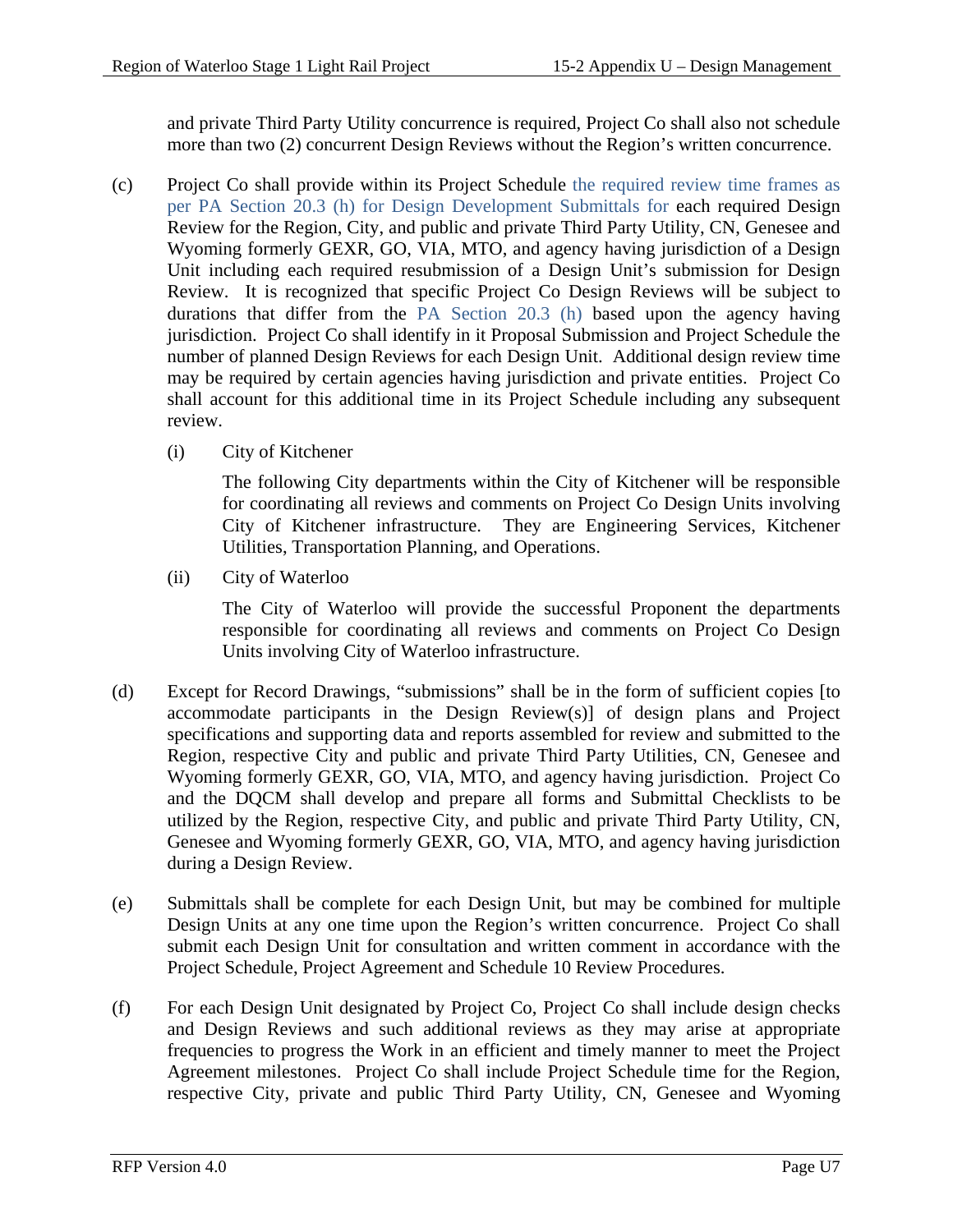formerly GEXR, GO, VIA, MTO, and agency having jurisdiction, as required, to participate and provide input to any Design Review conducted by Project Co's DQCM. Project Co shall incorporate this into Project Co's Project Schedule and report progress and updates in the Monthly updates. Project Co shall keep the Region up to date on exact timing of reviews and readiness for construction Design Reviews through the Progress Meetings with the Region.

### **U.6 Revisions to Design**

(a) Project Co shall deal with any and all changes to design initiated by the Project Co and already checked by the designer and certified by the DQCM as an entirely new design. Project Co shall not be entitled to any increase in the Project Agreement price or extension of time as a result of revisions to the design by Project Co.

### **U.7 Design Review Plan**

(a) Project Co shall prepare and submit a written Design Review Plan with its Proposal Submission and finalized plan sixty (60) calendar days from Financial Close for final consultation and written comment by the Region. The plan shall describe the level of design the designer will accomplish for each of the planned stages of design development including the resources for each planned stage of design development and provide a description and/or Submittal Checklist for each Design Unit clearly identifying the design product that will be reviewed. Statements of percent complete will not be acceptable.

#### **U.8 Stages of Design Development**

- (a) Project Co shall make a single comprehensive design check and Design Review for each Design Unit at the stages of design development specified herein.
- (b) The following are the five (5) stages of design development:
	- (i) Definitive Design;
	- (ii) Readiness for Construction or interim design;
	- (iii) Final Design;
	- (iv) Working Plans; and
	- (v) Record Drawings.
- (c) The intent of each stage of design development and Design Review is the following:
	- (i) Verify the design complies with the Project Agreement requirements;
	- (ii) Allow components of Design Units to be Released for Construction (RFC); and/or
	- (iii) In the case of reviews of working plans, to allow construction to continue.
- (d) Design Reviews or design checks shall be completed for each Design Unit (and for each component or element within a Design Unit) at each stage of design development including ties to the Project Schedule with resource and cost loaded data.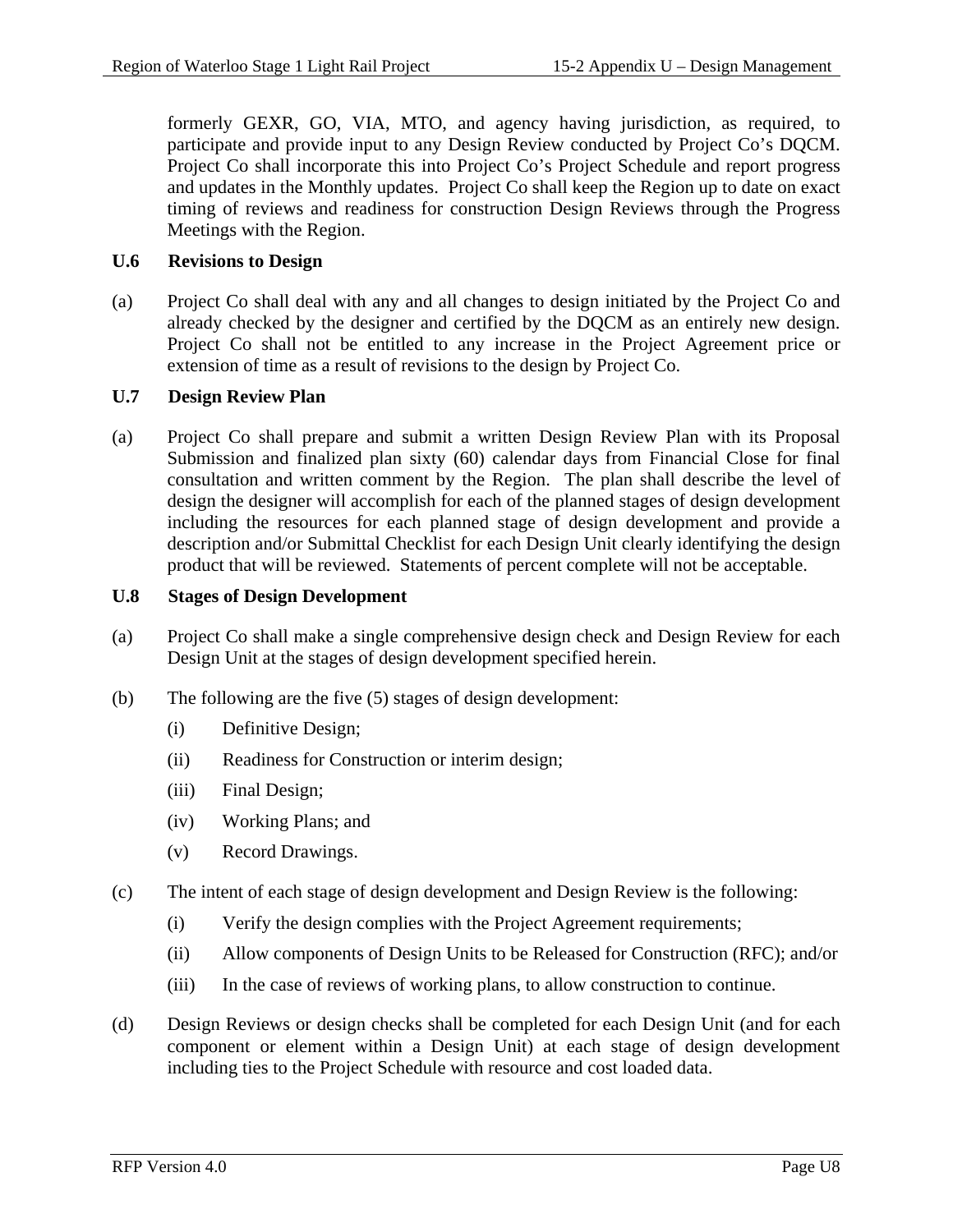(e) Project Co shall time the Design Review and Submittals (where specified) to be consistent with the Project Schedule.

#### **U.9 Design Reviews**

(a) Project Co shall invite the Region to participate in definitive, readiness for construction, interim, final and working plan Design Reviews. The Region may invite other Project Stakeholders to participate. Project Co shall address and resolve the Region's, respective City, and public and private Third Party Utility, CN, Genesee and Wyoming formerly GEXR, GO, VIA, MTO, and agency having jurisdiction comments in consultation with the Region. Project Co shall address and resolve all comments, and consistent with the Project Schedule, and construction work progress.

#### **U.10 Definitive Design Review**

- (a) The Design Review of a Definitive Design of a Design Unit shall be the first Design Review. The Definitive Design is intended to verify that the design concepts proposed by Project Co meet the Project Agreement requirements. The Definitive Design Review may also serve as a readiness for construction review. The Definitive Design Review shall verify the following:
	- (i) The design concepts governing future design development are defined consistent with Project Agreement requirements;
	- (ii) The final basic Project configuration;
	- (iii) The design concepts are substantiated and justified by adequate Project Site investigation and analysis;
	- (iv) Final Rights-Of-Way requirements;
	- (v) The specific standards applicable to the proposed concepts are identified and appropriate;
	- (vi) The proposed design concepts are constructible;
	- (vii) The availability of required materials/equipment; and
	- (viii) The design meets Project quality requirements and required design QC procedures have been followed.
- (b) If the Definitive Design is amended subsequent to the Definitive Design Review, Project Co shall re-check and re-certify the design as an additional Definitive Design Review. Project Co will not be entitled to an increase in the Project Agreement price or a time extension for the re-check and re-certification except when the amended design results from a Change Order or Variation to the Project Agreement as a result of a design change by the Region.
- (c) Readiness for Construction Review
	- (i) Project Co and the Region shall use the Design Review(s) of readiness for construction design to verify the concepts and parameters established and represented by Definitive Design are being followed and that the Project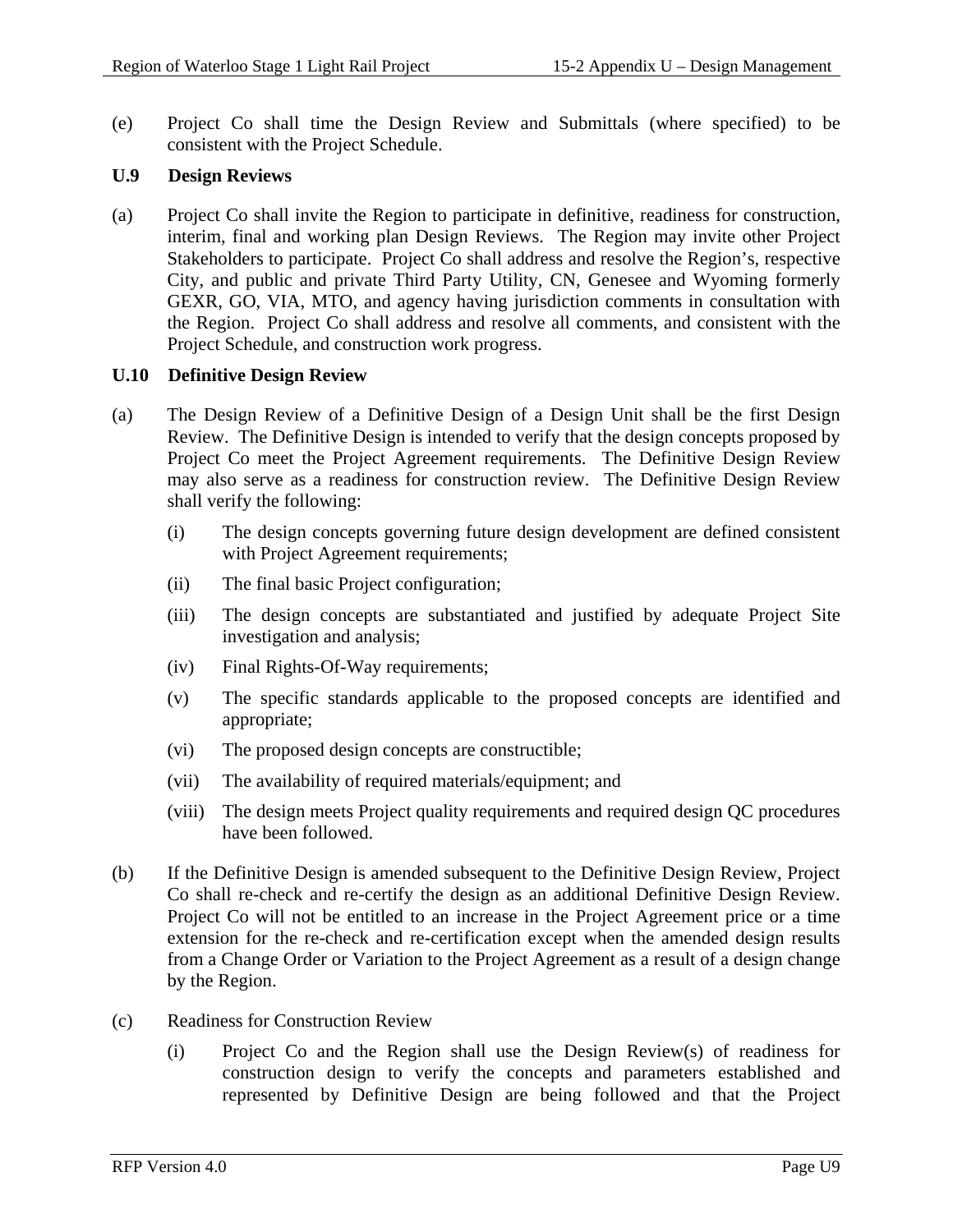Agreement requirements continue to be met. Project Co shall specifically highlight, check, and bring to the attention of the Region any changes to information presented at the Definitive Design. Project Co shall present the information for readiness for construction review to the Region and respective City as required, and where required to private and public Third Party Utility, CN, Genesee and Wyoming formerly GEXR, GO, VIA, MTO, and agency having jurisdiction for consultation and written comment. Project Co shall consider and discuss with the Region the pertinent subject matter and scope of work prior to involving the private and public Third Party Utilities, CN, Genesee and Wyoming formerly GEXR, GO, VIA, MTO, and agency having jurisdiction.

- (ii) Project Co shall not construct any permanent components or temporary components until the design checks, Design Reviews, and DQCM's certifications have been completed for the relevant Design Unit and the Region and respective City, as required, provide consultation and written comment of the design. Project Co shall consider and discuss with the Region the pertinent subject matter and scope of work prior to involving the private and public Third Party Utilities, CN, Genesee and Wyoming formerly GEXR, GO, VIA, MTO, and agency having jurisdiction.
- (iii) Project Co shall not commence any construction until all design-related Non-Conformance Reports have been addressed and resolved.
- (iv) If the readiness for construction design includes design information for Work that can be released for continuation of construction, the results of the readiness for construction Design Review, upon completion of Region and respective City, as required, consultation and written comment, may be used to satisfy a portion of the Project Agreement requirements. Project Co shall consider and discuss with the Region the pertinent subject matter and scope of work prior to involving the private and public Third Party Utilities, CN, Genesee and Wyoming formerly GEXR, GO, VIA, MTO, and agency having jurisdiction. Project Co shall be required to include those parties affected in this instance prior to release for construction.
- (d) Interim Reviews
	- (i) If Project Co does not initiate construction on a designated Design Unit prior to 100% completion of the design, i.e. Final Design; Project Co shall plan and conduct at least one interim over the shoulder review between the Definitive Design Review and completion of design for that Design Unit. Project Co shall schedule such interim over the shoulder reviews at a time when design is at the 60% to 80% stage of completion.
	- (ii) Project Co and the Region shall use the interim Design Review(s) to verify that the concepts and parameters established and represented by Definitive Design are being followed and that the Project Agreement requirements continue to be met. Project Co shall specifically highlight, check, and bring to the attention of the Region any changes to information presented at Definitive Design. Project Co shall submit the interim design for consultation and written comment by the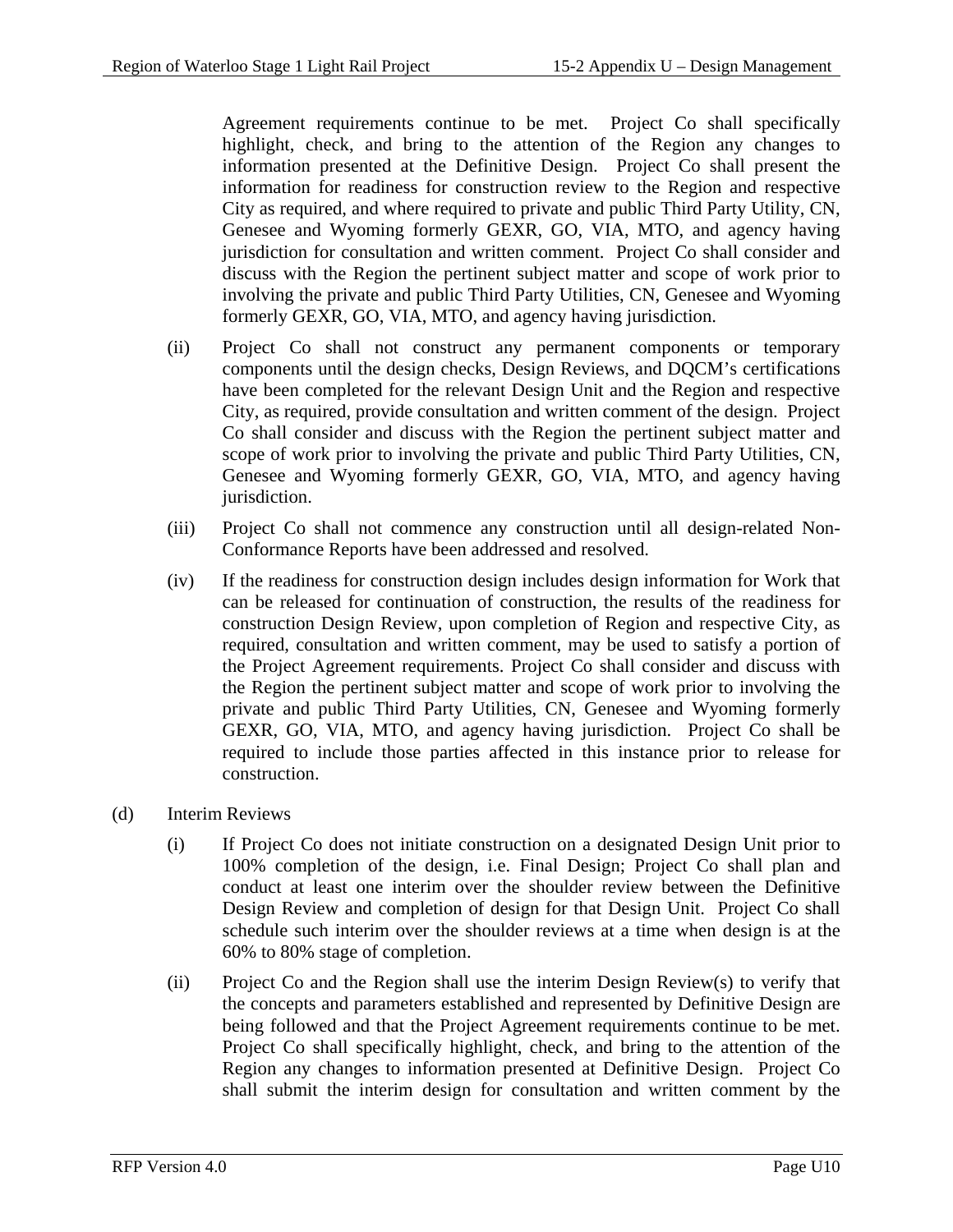Region and respective City, as required. Project Co shall consider and discuss with the Region the pertinent subject matter and scope of work prior to involving the private and public Third Party Utilities, CN, Genesee and Wyoming formerly GEXR, GO, VIA, MTO, and agency having jurisdiction.

- (e) Final Design Review
	- (i) Project Co shall schedule and conduct a final design review when the design plans and Project specifications for a Design Unit are 100% complete. Project Co shall specifically highlight, check and bring to the attention of the Region any changes to information presented at previous Design Reviews. Project Co shall submit Final Design for consultation and written comment by the Region and respective City, as required. Project Co shall discuss with the Region the pertinent subject matter and scope of work prior to involving the private and public Third Party Utilities, CN, Genesee and Wyoming formerly GEXR, GO, VIA, MTO, and agency having jurisdiction for their consultation and written comment.
	- (ii) The Final Design Review, upon completion of Region consultation and written comment, may be used to satisfy a portion of the requirements of Readiness for Construction.

### **U.11 Working Plans**

- (a) Working plans shall comprise the development and production of working drawings and plans with sufficient details, sections and views to demonstrate the proposed work to be performed within the individualized work plan including phasing, sequencing, staging, and temporary work. Project Co and DQCM shall check, review, and certify working drawings prior to their issuance and use during construction.
- (b) Project Co shall invite the Region and Stakeholders, when required, to participate in the review of all working plans. The Region will inform Project Co based upon the Project Co agenda which Stakeholders should participate in the reviews of working plans. The agenda by Project Co shall be provided a minimum of seven (7) calendar days prior to each meeting for review and comment by the Region.
- (c) Working plans include, but is not limited to, the following:
	- (i) Working drawings and plans including phasing, sequencing, staging, temporary work, Traffic Control Plans (TCP's) involving closures and detours;
	- (ii) Material and product data from fabricators, material men, manufacturers, suppliers, and vendors; and
	- (iii) Calculations and like data.

### **U.12 Record Drawing and Record Documents**

(a) Project Co shall submit Record Drawings for each Design Unit. Project Co and DQCM shall develop the requirements and procedures for all Record Drawings for review and comment by the Region. Project Co shall convene a meeting to review and dispose of all comments and to establish an agreed upon criteria for all Record Drawings and Record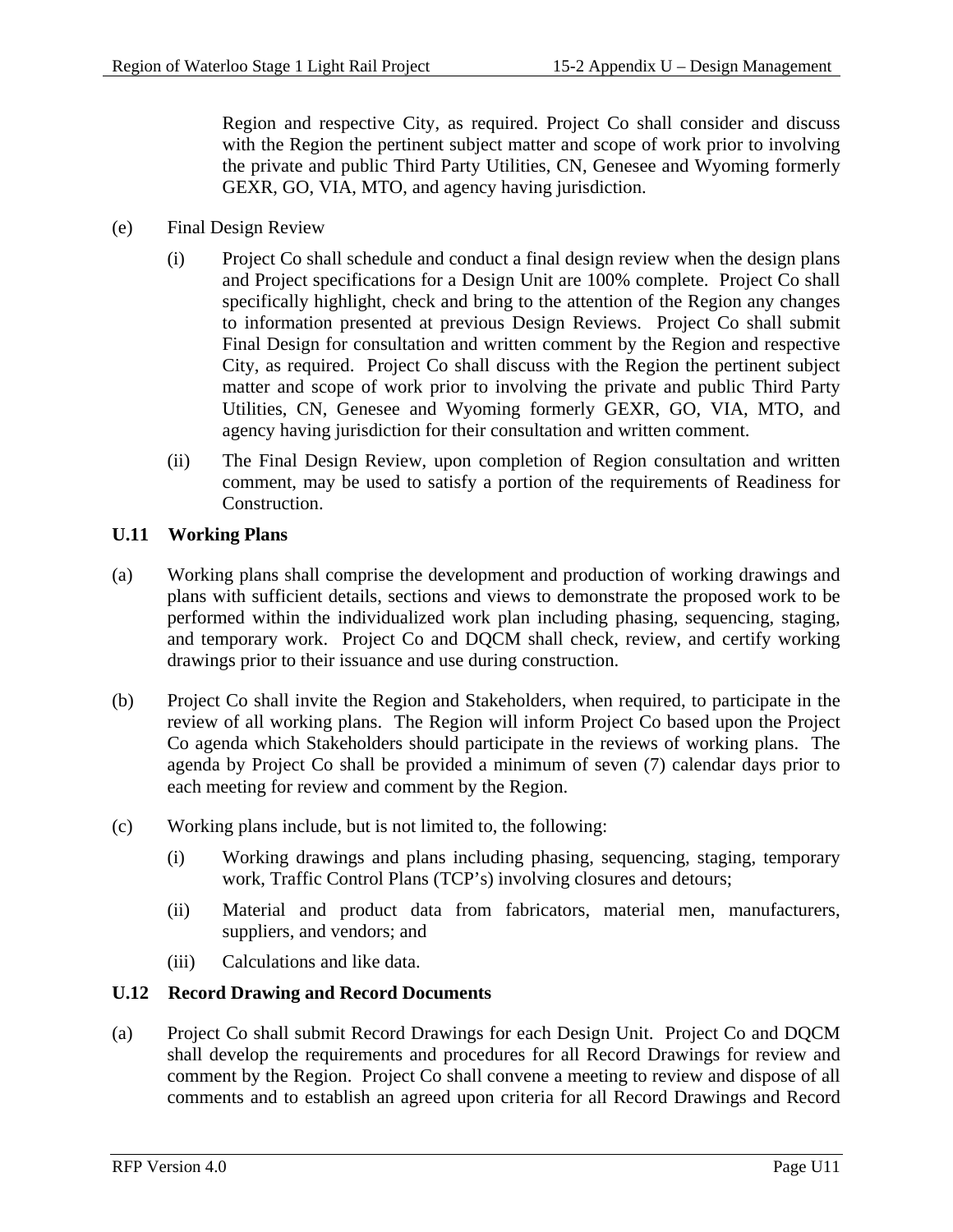Documents. Project Co shall tie the completion of all Record Drawings and Record Documents to the Project Schedule including the requirements of safety certification and pre-revenue training and testing. For greater clarity, Project Co shall provide Record Drawings and Record Documents with stamps and seals from the designated Responsible Engineer(s) or Architect(s). All Responsible Engineers or Architects shall be licensed Professional Engineers or Architects in the Canadian Province of Ontario.

(i) City of Kitchener and City of Waterloo

The City of Kitchener and City of Waterloo shall receive three (3) copies of the "Record Drawings" involving City of Kitchener and City of Waterloo infrastructure in a "DRAFT" form for review and comment. Project Co shall allow for thirty (30) working days, excluding holidays, of review by each respective City. All comments and requests shall be resolved by Project Co prior to the finalization of the "Record Drawings" upon receipt of each respective City comments. The Region will participate, as required, in the resolution of all comments and requests. Upon approval by each respective City, Project Co shall provide two (2) copies of all "Record Drawings". All drawings shall be on mylars. All drawings formats shall be in accordance with the City of Kitchener and City of Waterloo standards for infrastructure owned by the respective City including any public Third Party Utility.

The City of Kitchener has additional requirements for documenting, recording and submitting as constructed Work information and data. Project Co shall comply with the required as constructed data submission requirements of the City of Kitchener by following:

http://www.kitchener.ca/en/businessinkitchener/resources/ContructeAssetDataSub missionManualNovember292012.pdf

Project Co shall follow these same guidelines for the City of Waterloo unless otherwise directed or provided under current by-law, code, policy, regulation and standard by the City of Waterloo.

(ii) Railroad

Project Co shall comply with all CN, Genesee and Wyoming formerly GEXR, GO, and VIA Record Drawing and Record Document standards and submission requirements for all CN, GEXR, and GO and VIA asset and infrastructure.

(iii) MTO

Project Co shall comply with all MTO Record Drawing and Record Document standards and submission requirements for all MTO assets and infrastructure.

(iv) Private and Public Third Party Utility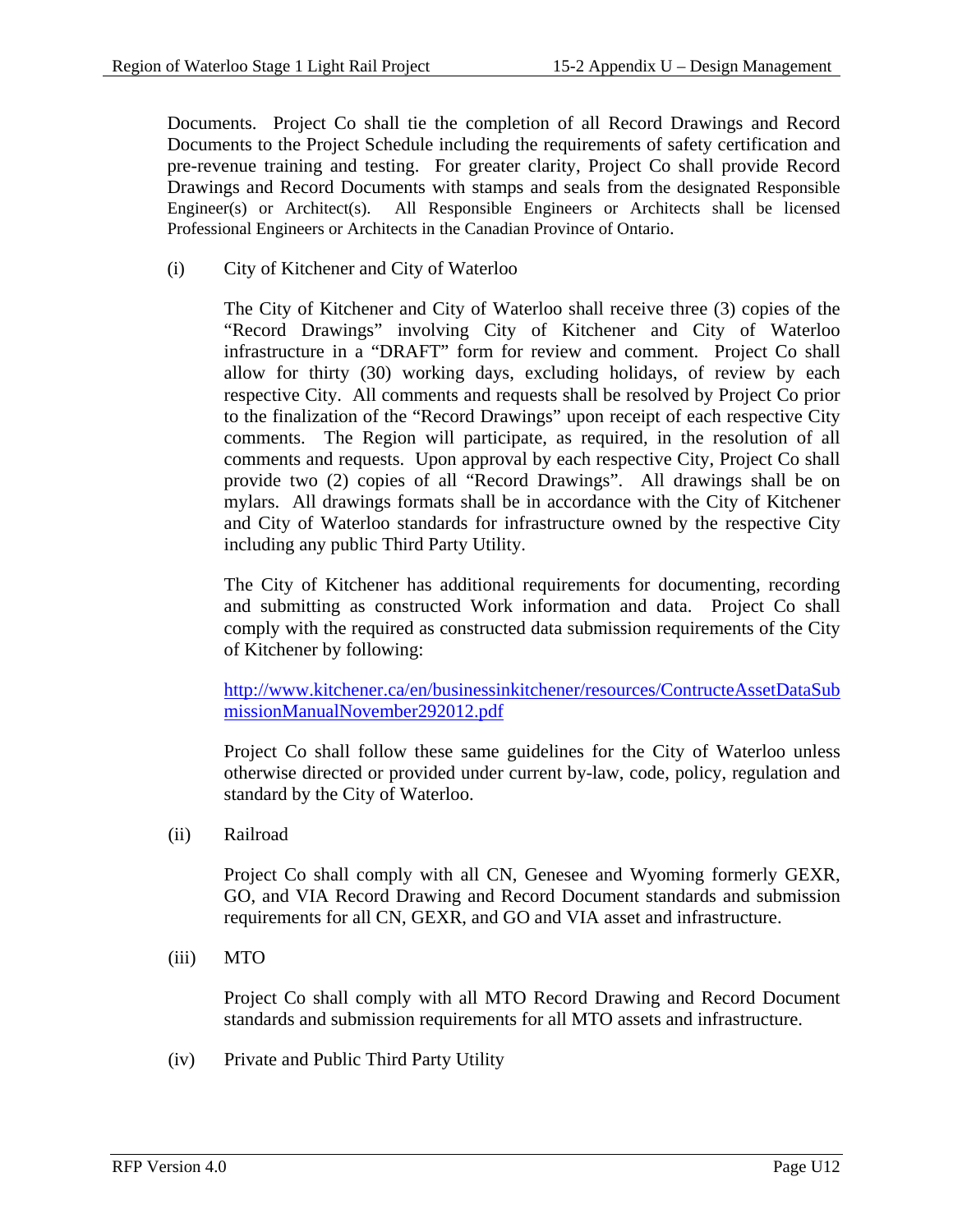Project Co shall comply with all private and public Third Party Utility Record Drawing and Record Document standards and submission requirements for the respective utility assets and infrastructure.

#### **U.13 Design Checks, Certifications, and Reviews**

- (a) Project Co's design organization shall check all design documents (drawings including working drawings and details, plans, sketches, specifications, calculations, and reports) produced by Project Co's designer. The DQCM shall certify these documents have been checked per the Project Agreement requirements and the Project Co's Quality Plan. The DQCM's written certification shall provide the certification required for design in accordance with the Project Agreement, Schedule 10, Schedule 11 and Schedule 15.
- (b) Project Co, the DQCM and the Region shall follow the process for Design Reviews developed and prepared by Project Co and the DQCM in accordance with the Project Agreement, Schedule 10, Schedule 11 and Schedule 15 requirements and applies to all Design Reviews except Record Drawing Design Reviews.
- (d) Project Co shall conduct and complete the design checks, certifications, and reviews for each Design Unit. The Region, respective City, CN, Genesee and Wyoming formerly GEXR, GO, VIA, MTO, and agency having jurisdiction will provide consultation and written comment of the design prior to Project Co releasing designs for construction. The Region may also issue design Non-Conformance Reports which shall be addressed and resolved to the satisfaction of the Region prior to releasing the design(s) for construction.
- (e) Project Co shall conduct its Design Review or submit its design for review in accordance with the Project Agreement supported by a written certification issued by the DQCM, at the stages of design development for each Design Unit in accordance with the Design Review schedule in the Project Schedule.

| <b>STAGE OF DESIGN</b><br><b>DEVELOPMENT</b> | <b>DESIGN CHECK AND</b><br><b>CERTIFICATION TO</b><br>PROJECT CO | <b>DESIGN REVIEW</b>                                                                               |
|----------------------------------------------|------------------------------------------------------------------|----------------------------------------------------------------------------------------------------|
| Definitive Design                            | Designer and DQCM                                                | Project Co, DQCM,<br>Region, City, CN,<br>GEXR, GO, VIA,<br>MTO, and agency<br>having jurisdiction |
| Interim Review $(s)$                         | Designer and DOCM                                                | Project Co, DQCM,<br>Region, City, CN,                                                             |

# EXHIBIT U.13-1 - DESIGN CHECKS, CERTIFICATIONS, AND REVIEWS FOR PERMANENT AND TEMPORARY COMPONENTS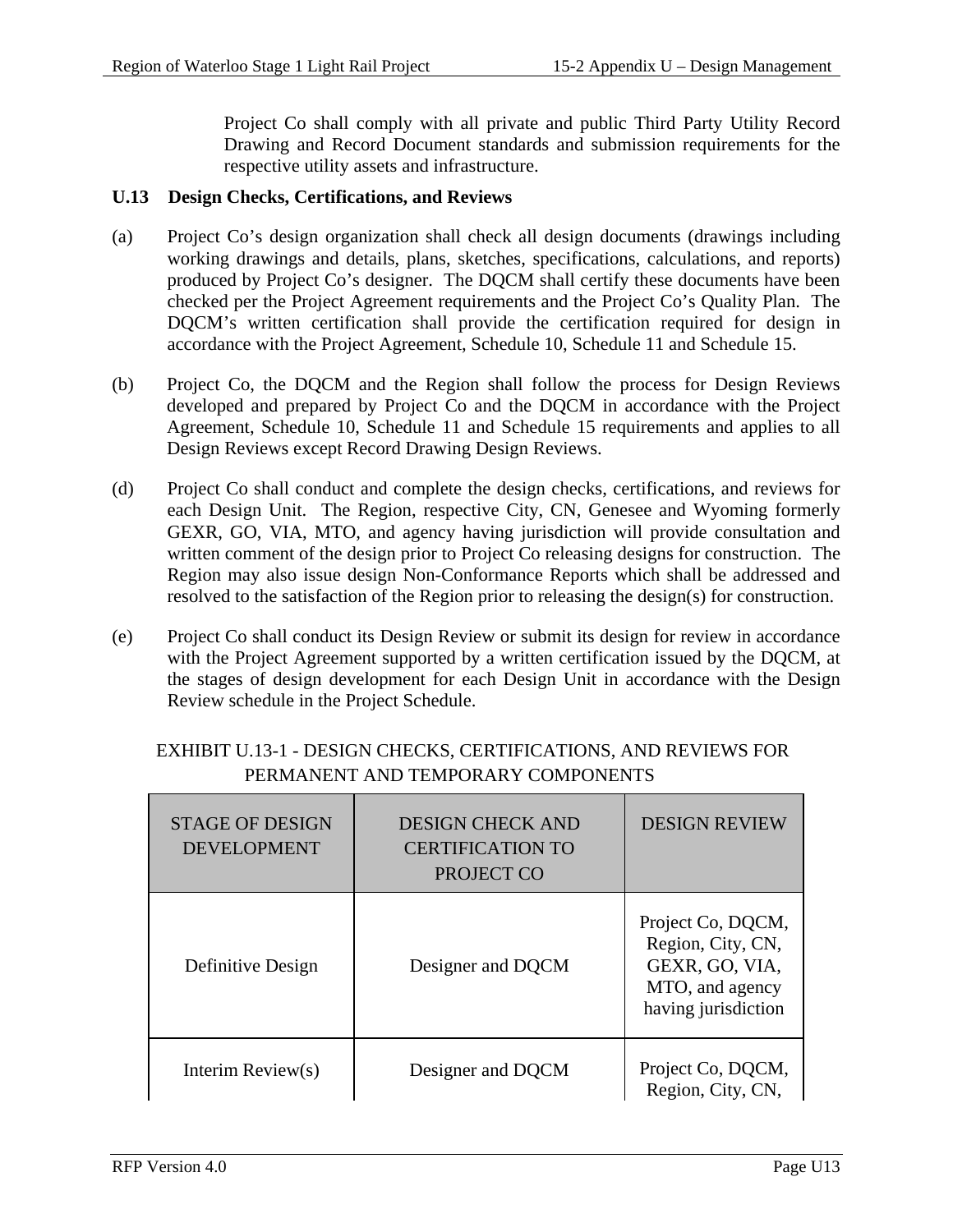|                                               |                      | GEXR, GO, VIA,<br>MTO, and agency<br>having jurisdiction                                           |
|-----------------------------------------------|----------------------|----------------------------------------------------------------------------------------------------|
| Readiness for<br>Construction design          | Designer and DQCM    | Project Co, DQCM,<br>Region, City, CN,<br>GEXR, GO, VIA,<br>MTO, and agency<br>having jurisdiction |
| Final Design                                  | Designer and DQCM    | Project Co, DQCM,<br>Region, City, CN,<br>GEXR, GO, VIA,<br>MTO, and agency<br>having jurisdiction |
| <b>Working Plans and</b><br>related documents | Designer and DQCM    | Project Co, DQCM,<br>Region, City, CN,<br>GEXR, GO, VIA,<br>MTO, and agency<br>having jurisdiction |
| Record Drawing and<br><b>Record Documents</b> | Designer and DQCM    | Project Co, DQCM<br>Region, City, CN,<br>GEXR, GO, VIA,<br>MTO, and agency<br>having jurisdiction  |
| Major temporary<br>components                 | Designer and DQCM    | Project Co, DQCM<br>Region, City, CN,<br>GEXR, GO, VIA,<br>MTO, and agency<br>having jurisdiction  |
| Temporary components                          | Designer and checker | Where required and<br>applicable by the<br>appropriate entity                                      |

# EXHIBIT U.13-1 - DESIGN CHECKS, CERTIFICATIONS, AND REVIEWS FOR PERMANENT AND TEMPORARY COMPONENTS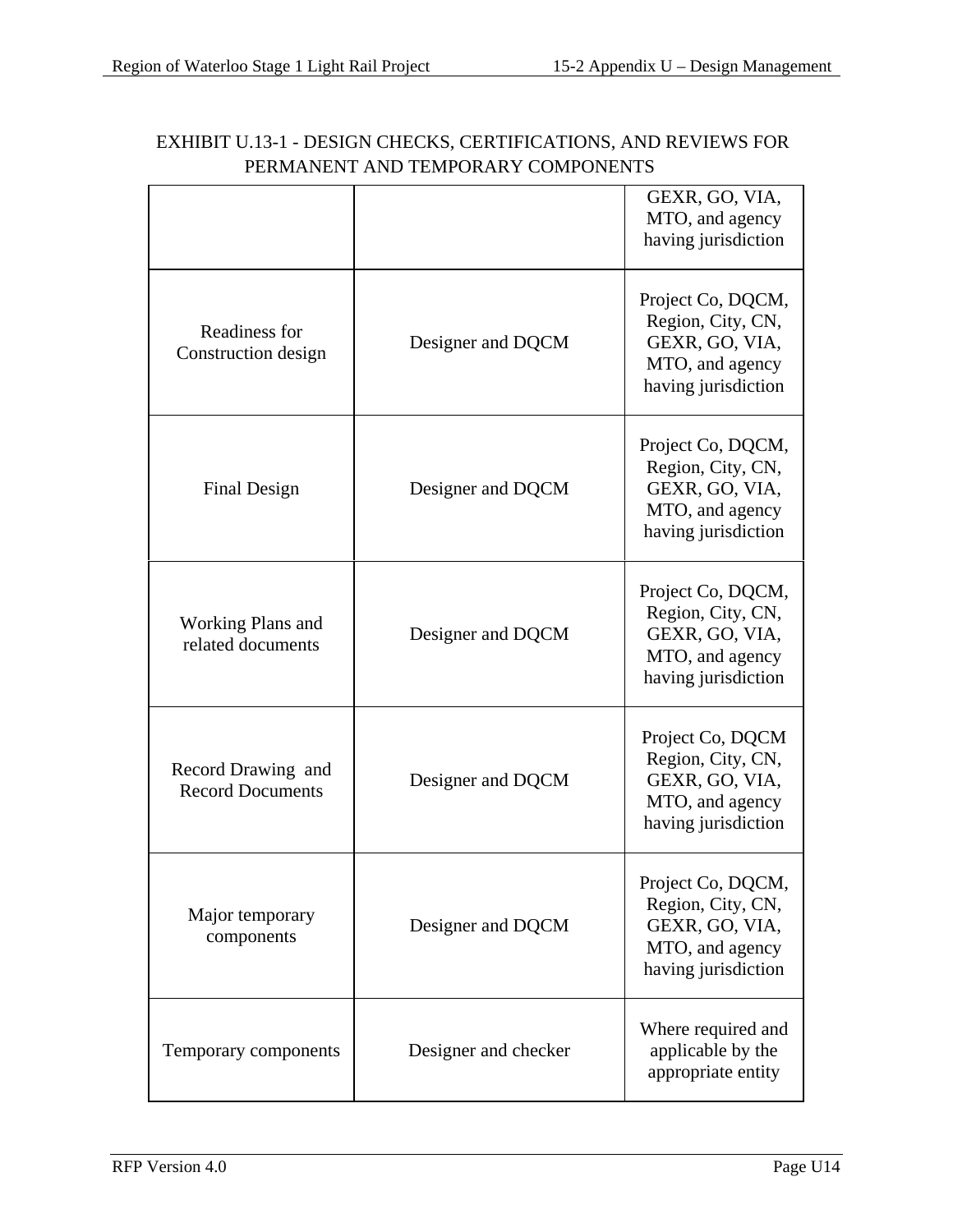- (f) Project Co's Independent Design Checks
	- (i) Project Co shall carry out independent design checks of permanent components, major temporary components, and effects of temporary components on the permanent components by senior engineers not involved in the production of the design being reviewed who have equal or greater qualifications and experience as the Responsible Engineer or Architect for the design being checked.
	- (ii) Independent design checks shall comprise design assessment and analytical checks as specified in the Project Agreement, Schedule 11 Quality Management and Schedule 15 requirements.
- (g) Design Assessment
	- (i) Design assessment shall be the review of general compliance with the requirements of the Project Agreement, taking into consideration the proposed means and methods of construction, and shall cover the following areas at a minimum:
		- A. All loads and loading conditions including all railroads;
		- B. By-laws, codes and standards;
		- C. Methods of analysis;
		- D. Computer software and its validation;
		- E. Interface requirements including any temporary work to facilitate its means;
		- F. Maintenance and rehabilitation requirements;
		- G. Materials and Material properties including dissimilar material considerations;
		- H. Durability requirements;
		- I. Fatigue performance;
		- J. Hydrology;
		- K. Design flows; and
		- L. Operations and service life.
- (h) Analytical Check
	- (i) The independent design check shall include an independent analytical check using separate calculations (and without reference to designer's calculations) to establish the structural adequacy and integrity of critical structural members. This shall include, but is not limited to, the following at a minimum:
		- A. The structural geometry and modeling;
		- B. Material properties;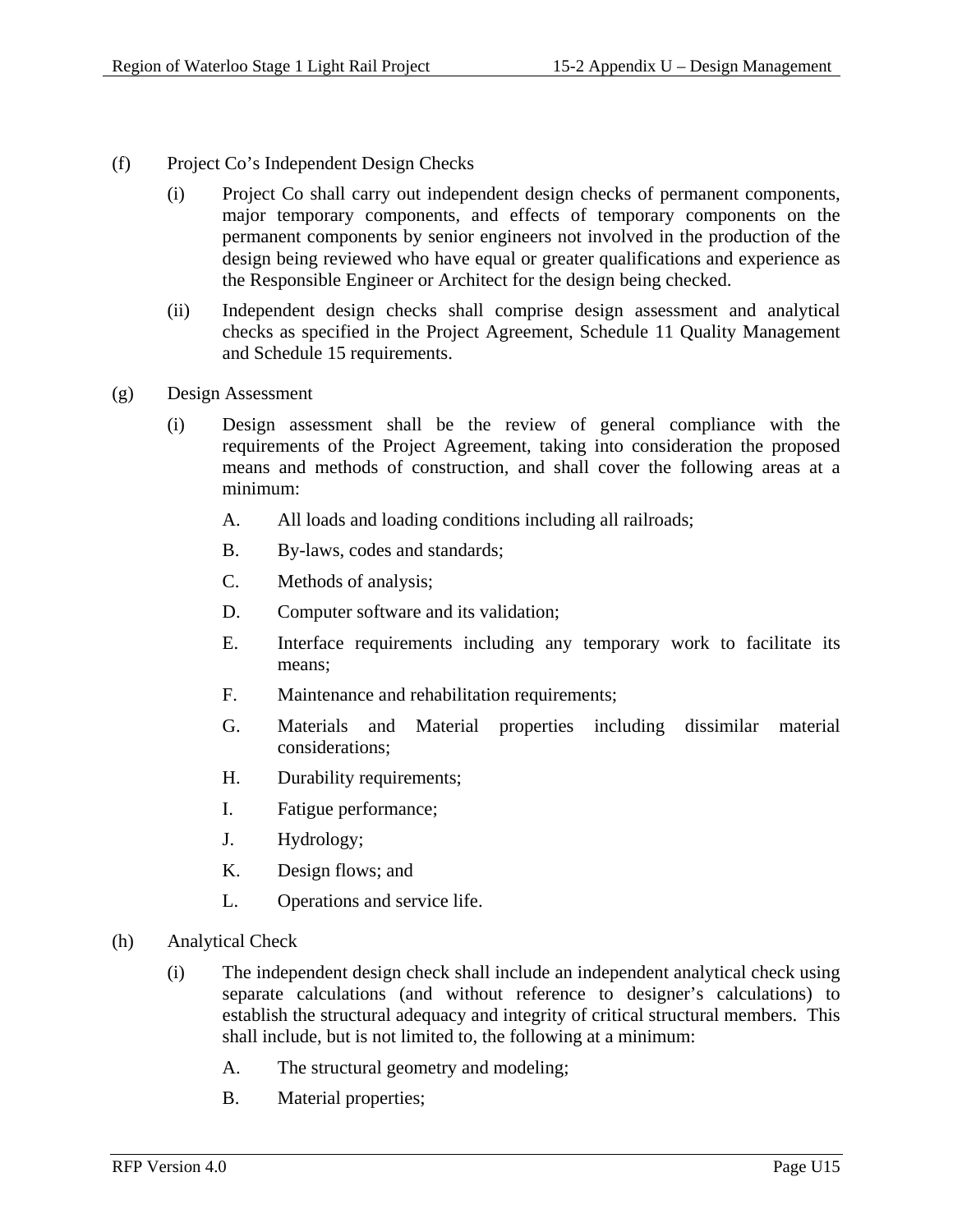- C. Member properties;
- D. Loading intensities and applications; and
- E. Structural boundary conditions.
- (i) Design Reviews
	- (i) Project Co's time and cost impacts of revisions arising from Region and Stakeholder participation in Design Reviews and caused by Project Co's noncompliance with Project Agreement requirements, including the Region and Stakeholder's time for reviewing revisions, shall be borne by Project Co.
	- (ii) Design Reviews Conducted by Project Co's Design Quality Control Manager
		- A. Project Co shall notify and invite the Region to participate in all Design Reviews conducted by the DQCM. The Region may also invite Project Stakeholders and affected Utilities to participate. The Region will provide consultation and written comment (based on the Region and Stakeholder participation) regarding these Design Reviews.
		- B. For Design Reviews conducted by the DQCM, the DQCM shall provide a Design Review report for each Design Unit at the conclusion of each Design Review. The Design Review reports shall identify any actions arising from the review. The report shall note items requiring corrective action on the Design Non-Conformance Report. The DQCM shall send the Design Non-Conformance Report to Project Co, Project Co's designer and a copy to the Region.
		- C. Project Co shall conduct Design Reviews in the offices of Project Co in the Project vicinity. If the offices of Project Co's designer are reasonable close and in the vicinity of Project, Project Co may elect to have Design Reviews occur at the designer offices with the prior written concurrence of the Region. The Responsible Engineer or Architect and any specialists with significant input to the design or review shall be present. Project Co shall make available all drawings, copies of calculations, data, reports, or other items pertinent to the Design Review.
	- (iii) Record Drawing Review
		- A. Record Drawings, Project specifications and other pertinent Project Record Documents shall incorporate complete information that defines the Work as constructed to meet the Project Agreement requirements.
		- B. Project Co shall submit Record Drawings complete for each Design Unit to the Region, respective City, CN, Genesee and Wyoming formerly GEXR, GO, VIA, MTO, and agency having jurisdiction for review and Design Acceptance in accordance with the Project Agreement. The Region, respective City, private and public Third Party Utility, CN, Genesee and Wyoming formerly GEXR, GO, VIA, MTO, and agency having jurisdiction review will be one of the processes to verify if the Project has been designed and constructed in accordance with Project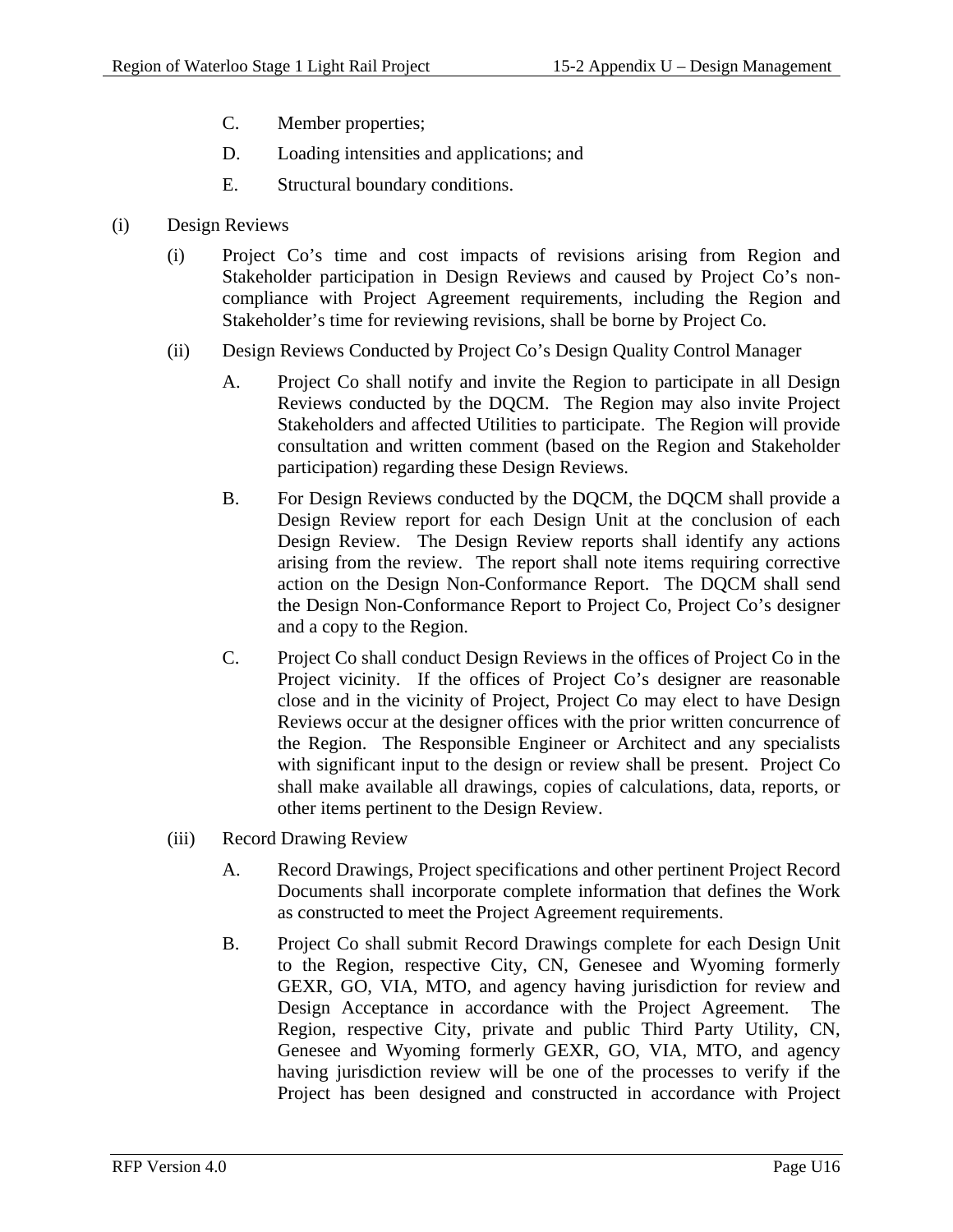Agreement requirements and to see if Record Drawings comply with Project Agreement requirements.

- C. Project Co shall make all corrections noted in the review of Record Drawings and resubmit the corrected Record Drawings to the Region, respective City, private and public Third Party Utility, CN, Genesee and Wyoming formerly GEXR, GO, VIA, MTO, and agency having jurisdiction, as required, for review and Design Acceptance.
- D. Design Acceptance by the Region will not occur until the Record Drawings are submitted, reviewed and corrected to the satisfaction of the Region.
- (iv) Design Review of Major Temporary Components
	- A. The DQCM shall conduct a Design Review of major temporary components that represent complex structures and that potentially can affect the safety, quality, and durability of the permanent components. The review shall include the effect of the major temporary components on the permanent components. Project Co shall invite the Region, respective City, private and public Third Party Utility, CN, Genesee and Wyoming formerly GEXR, GO, VIA, MTO, and agency having jurisdiction, where applicable, to participate in the review. The Region may invite other affected Stakeholders to participate in the review(s) not noted.
- (v) Additional Reviews
	- A. The Region (with Stakeholder participation, if invited by the Region) may conduct additional "over-the shoulder" reviews as considered necessary to ensure a continued and uniform consistency in the quality and effective incorporation of revisions to designs. Project Co shall also conduct reviews including "over-the shoulder" necessary to facilitate early release of designs for construction.
- (j) Readiness for Construction
	- (i) Project Co may start construction of any element of the permanent components only after all the following items have occurred:
		- A. The designer has conducted its design QC checks throughout the design process in compliance with the Project Agreement, Schedule 10, Schedule 11 and certifies in writing the design is complete to the appropriate level or stage of review, checked and ready to be Released For Construction;
		- B. The DQCM has signed the title sheet for the drawings, certifying to the following (the title sheet can be formatted to include the items of certification):
			- 1. Design checks have been completed;
			- 2. Work conforms to Project Agreement requirements;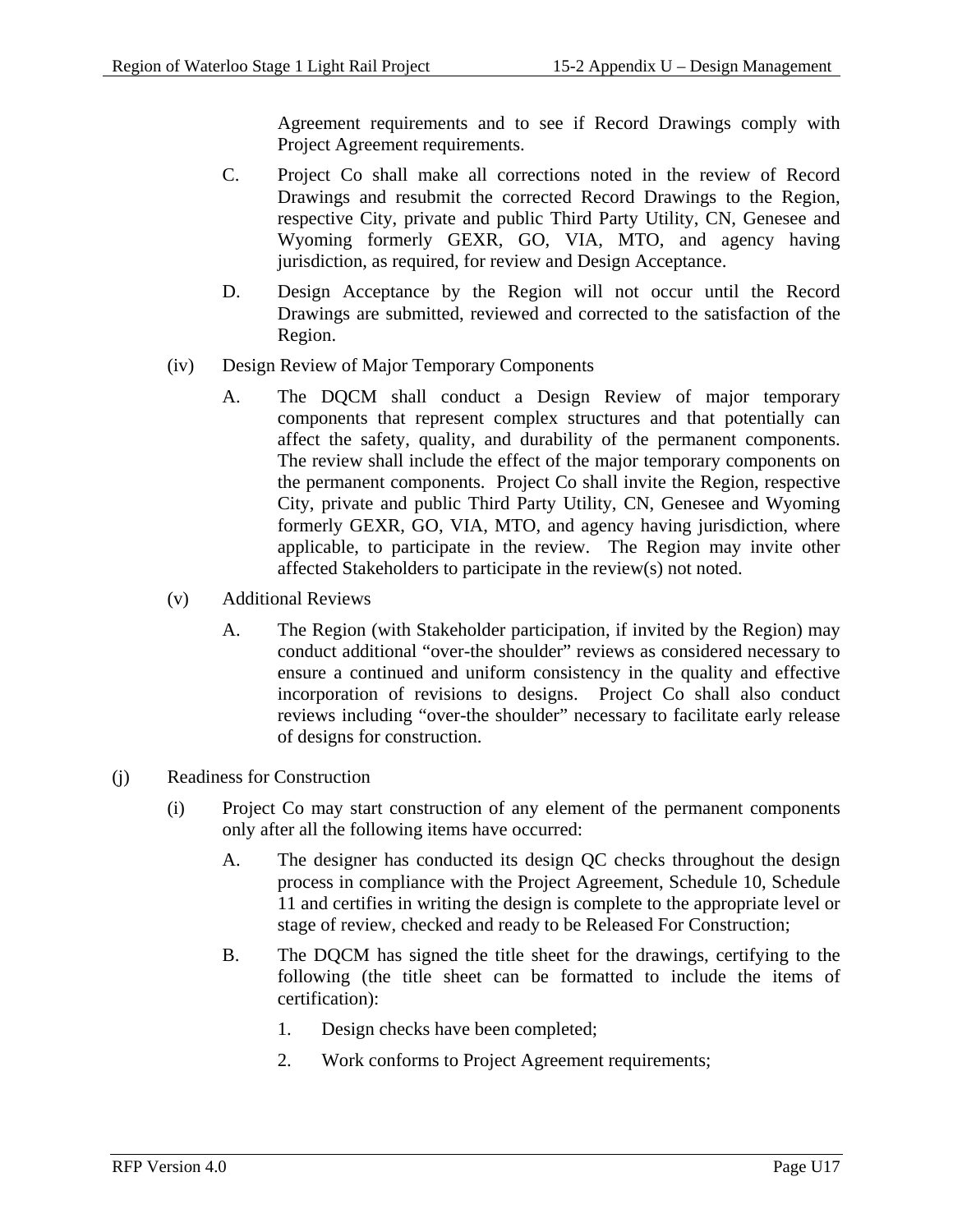- 3. Any deviations or design exceptions have been approved in writing by the Region, City and agency having jurisdiction, where applicable;
- 4. Design QC activities are following the Project Co's Quality Plan;
- 5. All outstanding issues or comments from Design Reviews have been resolved; and
- 6. All Non-Conformances have been documented and Corrective Action Plans have been implemented, verified and certified by the designer and DQCM.
- C. The Responsible Engineer or Architect has signed and sealed all drawings, Project specifications, calculations, and reports prepared under his/her direction. For those drawings and documents included in the submittal that are prepared by a fabricator, material men, manufacturer, supplier, or vendor, or other persons not under his/her direct supervision, the Responsible Engineer or Architect shall affix a stamp that indicates the design shown on the sheet or document conforms to the overall design and Project Agreement requirements;
- D. The Chief Engineer has signed the title sheet to the drawings, Project Specifications, calculations, and reports certifying to the items contained in the Design Unit conform to the Project Agreement. (The title sheet can be formatted to include the items of certification);
- E. Project Co has verified the following:
	- 1. Design has undergone a constructability peer review and is constructible as represented;
	- 2. Design has undergone value engineering, where applicable, and Independent Design Check review ;
	- 3. Working plans, Project specifications and related documents or reports for the portion of the Project, i.e. Design Unit, to be constructed are complete and checked in accordance with the Project Agreement and quality plans.
	- 4. The design and drawings for Traffic Control Plan (TCP) and temporary erosion control and environmental measures applicable to the Work are complete, approved by the agency having jurisdiction, signed permits, where required; and
	- 5. Adequate stakes, lines, and/or monuments necessary to control the Work have been established on the Project site.
- F. The Region will provide consultation and written comment regarding the design and applicable TCP, temporary erosion control measures, and environmental requirements.
- (ii) The Region consultation and written comment will not constitute Approval or Design Acceptance of the design or subsequent construction.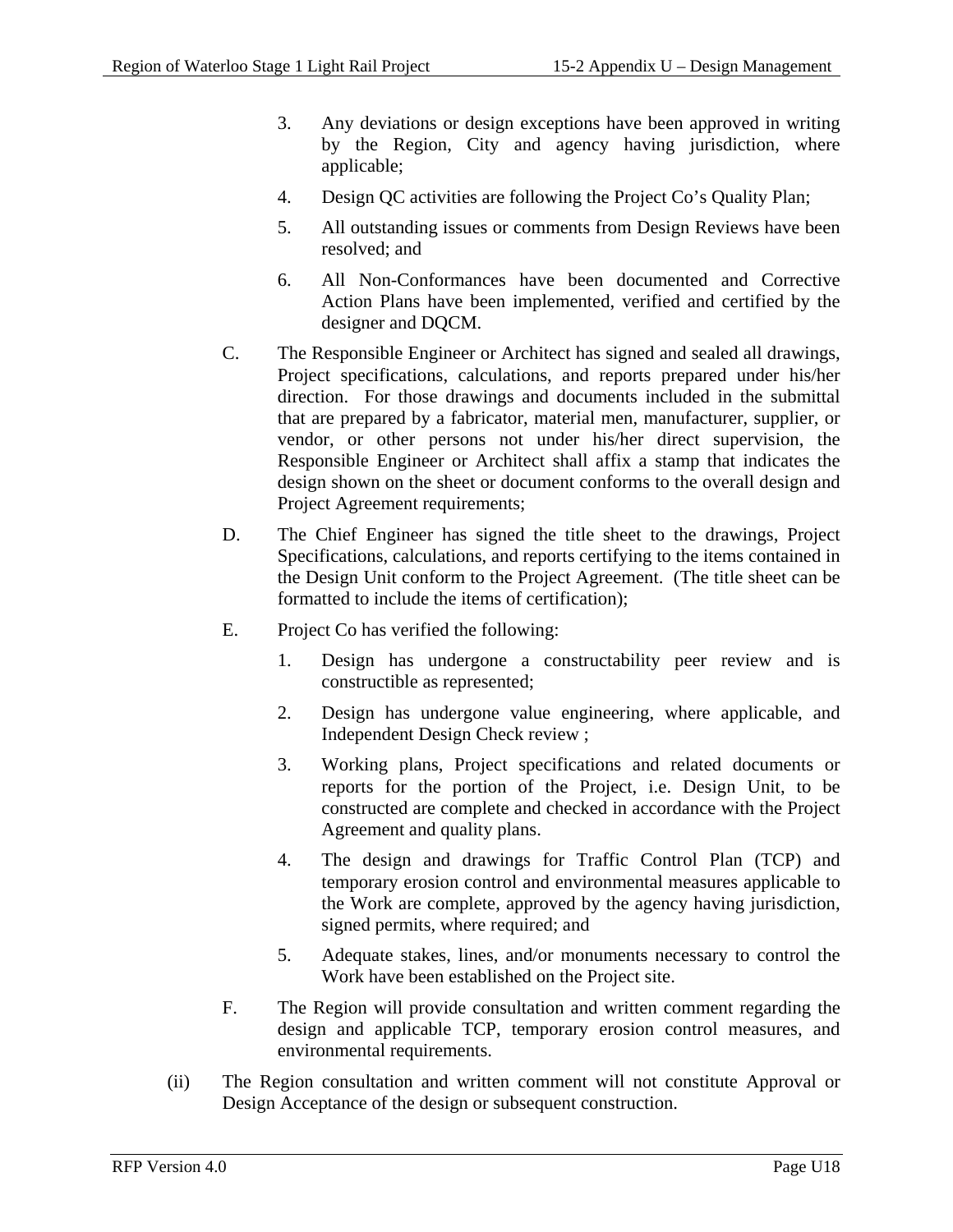- (iii) Any Design Non-Conformance Reports issued by the DQCM, MQAQC and/or the Region shall be addressed and resolved by Project Co with input from the Region prior to any design being Released For Construction.
- (iv) Project Co may proceed with construction on the Project at Project Co's risk to the extent Work is covered by relevant design documents that have been processed in accordance with the Project Agreement, quality reviews and initiatives. Prior to construction proceeding further, Project Co shall complete the next stage of design and Design Review and/or submission.
- (k) Comment Resolution
	- (i) Region and Stakeholder comments from Design Reviews will be recorded on forms developed and prepared by Project Co in accordance with the Project Agreement and transmitted to Project Co. Project Co shall record its proposed disposition and response to each comment and meet with the Region and respective Stakeholder and agency having jurisdiction with the Region present to resolve outstanding comments and dispositions. Final disposition and resolution will be documented on forms developed and prepared by Project Co in accordance with the Project Agreement.
	- (ii) If the design review reveals Non-Conformances with the Project Agreement requirements, the Region will prepare a Design Non-Conformance Report on forms developed and prepared by Project Co and submit it to Project Co for action. Project Co shall complete the Non-Conformance Report with its proposed Corrective Action and return the Non-Conformance Report to the Region. This shall continue until, with appropriate configuration management implemented, until the Corrective Action has been resolved.
	- (iii) All Design Reviews shall include a comment and Non-Conformance Report resolution process where unresolved comments and Non-Conformance Reports are discussed and a written action plan and schedule for resolution of unresolved comments and Non-Conformance reports is developed. The DQCM shall lead the process.

#### **U.14 Design Exceptions**

- (a) All deviations (design exceptions) from any specified standard shall be submitted to the Region for review and approval. All requests for deviations and exceptions shall be submitted with a justification report detailing the reasons to retain a non-standard or substandard feature or for providing an improvement that does not bring the feature up to standard. Requests for design deviations and exceptions shall be submitted not later than the Definitive Design Review and approved by the Region in writing before the affected Design Units will be Released for Construction.
- (b) All deviations (design exceptions) from any specified standard of the City of Kitchener, City of Waterloo, CN, Genesee and Wyoming formerly GEXR, GO, VIA, private and public Third Party Utility, MTO, or other governing body or agency having jurisdiction shall be submitted to the Region and agency having jurisdiction or party for review and approval. All requests for deviations and exceptions shall be submitted with a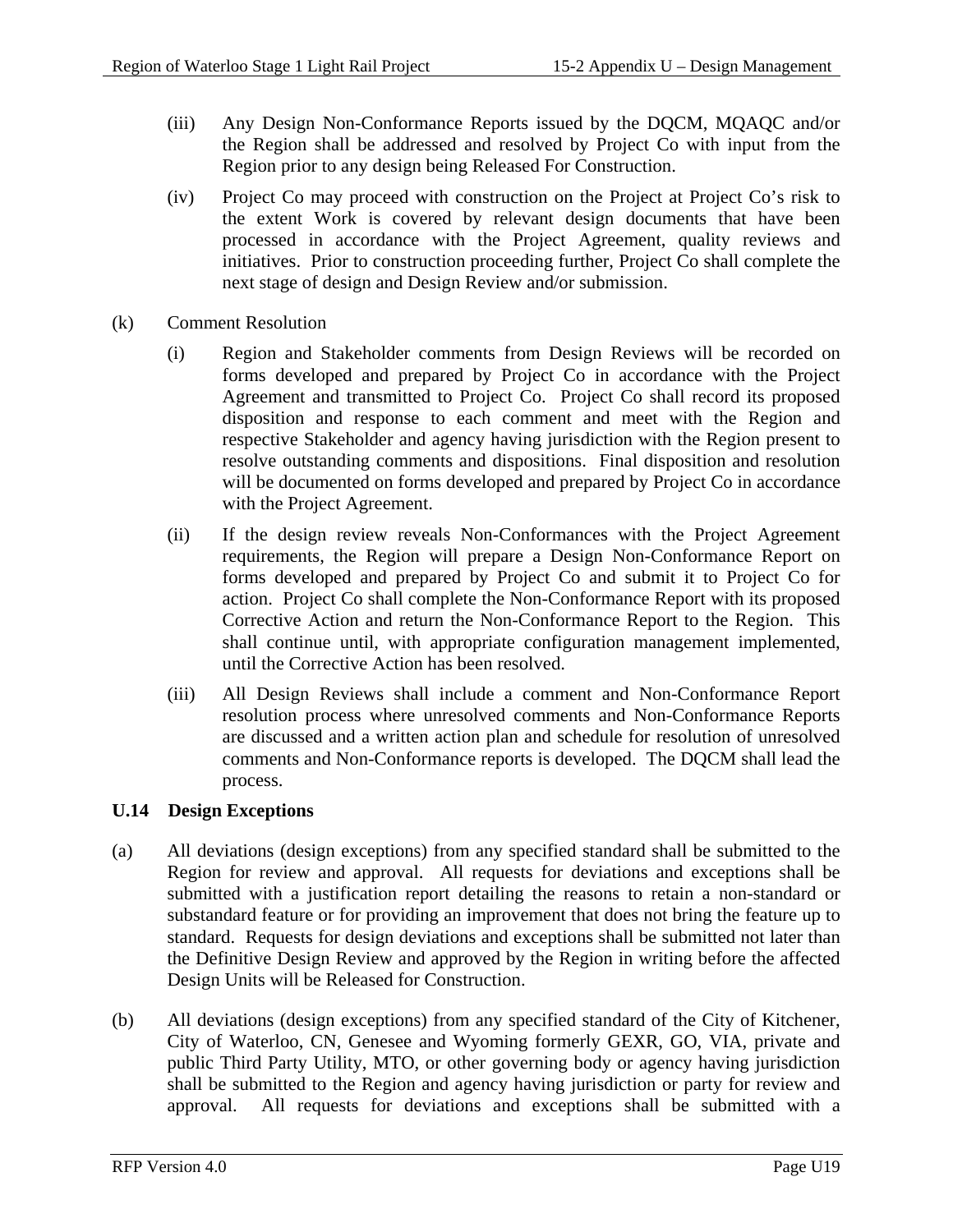justification report detailing the reasons to retain a non-standard or substandard feature or for providing an improvement that does not bring the feature up to standard. Requests for design deviations and exceptions shall be submitted not later than the Definitive Design Review and approved by the Region and agency having jurisdiction or party, as required, in writing before the affected Design Unit(s) will be Released for Construction.

### **U.15 Design Changes before Construction**

- (a) Design changes may occur prior to construction or may occur after Final Design, and may be initiated by Project Co or the Region.
- (b) Design changes involving drawings and/or Project specifications, the designer shall prepare all required modifications or revisions to the drawings and Project specifications for review by Project Co and Region prior to implementing the changes. All design changes shall be required to undergo the Schedule 10, Schedule 11 and Appendix U review procedures included for original design documents in Project Co's Quality Plans prior to construction.
- (c) For all design changes requiring calculations, the designer and the DQCM shall conduct a documented check of all calculations. All design changes requiring alteration of design documents Released For Construction shall undergo all Schedule 10, Schedule 11 and Appendix U review procedures included for original design documents in the Project Co's Quality Plan.

### **U.16 Design Support during Construction**

(a) The designer and DQCM shall verify during construction that the conditions actually encountered are consistent with the design and related design plans, working plans, and Project specifications. The designer shall prepare the necessary adjustments in the design plans, working plans, and Project specifications, and Project Co shall obtain required Region, respective City, private and public Third Party Utility, CN, Genesee and Wyoming formerly GEXR, GO, VIA, MTO, and agency having jurisdiction consultation and written comment among others not noted. Project Co shall be responsible for obtaining Stakeholder permits and approvals. Project Co shall include the time and cost to obtain all Stakeholder permits and approvals in its Submittals including any re-Submittals. The designer and DQCM shall check any such changes in accordance with the Quality Plan. The DQCM shall certify the change in writing as meeting the Project Agreement requirements. Project Co shall incorporate the adjustments in the Record Drawings. Project Co shall retain copies of the DQCM's written certifications and submit the certifications to the Region, and where required to the respective City, public and private Third Party Utility, CN, Genesee and Wyoming formerly GEXR, GO, VIA, MTO, and agency having jurisdiction.

## **U.17 Design Workshop**

(a) Within forty-five (45) calendar days of Financial Close, Project Co shall arrange a design workshop to familiarize the designer's personnel and the Region (and Stakeholders, if invited) review personnel with the design concepts, issues, status, and review procedures. The Region and Project Co shall jointly develop the agenda of the workshop and how it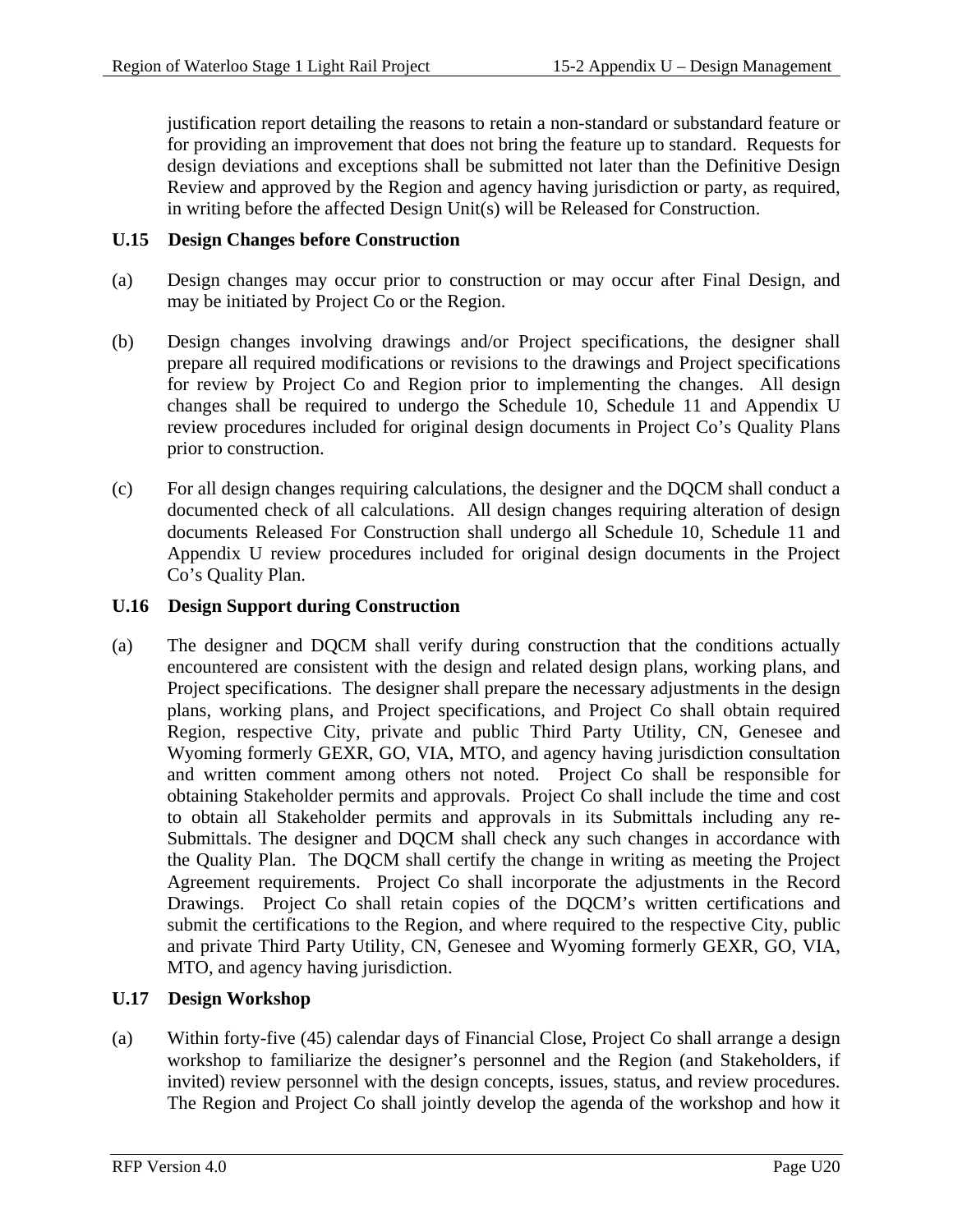will be organized (i.e., by design unit and engineering discipline). The intent of the workshop is to make the subsequent design reviews more effective and efficient for all parties.

(b) All agreements, schedules, and understandings reached during the design workshop shall be documented in writing and signed off by the Project Co's Project Manager and the Region Representative.

### **U.18 Quantity Estimates**

(a) To facilitate determining sampling and testing requirements and Monthly Schedule of Values for Payment, Project Co shall provide quantity estimates for the Work. The quantity estimates shall be in units that facilitate sampling and testing, i.e. the units shall be consistent with the units used to determine frequency of sampling and testing. For example, if "X" numbers of compaction tests are specified to be taken for every "Y" cubic meters of embankment, the quantity estimate would need to be in cubic meters of embankment.

### **U.19 Design Documentation**

- (a) Progress Tracking
	- (i) Project Co shall include resource and cost loaded engineering and design progress and changes in its Project Schedule (including Work on any design change) in the Monthly Schedule Updates including Three Week Look Ahead's.
- (b) Design Quality Records
	- (i) DQCM shall prepare and submit monitoring reports to MQAQC and Region of all design issues and review comments resulting from the scheduled and additional checks and reviews, including "over-the-shoulder" reviews.
	- (ii) Project Co shall also maintain an auditable record of all Quality Plan procedures. An independent auditor shall be able to determine by reviewing documentation if all procedures included in the Quality Plan have been followed.
	- (iii) Project Co shall submit reports of checks and reviews within seven (7) calendar days of the completion of the review.
	- (iv) Project Co shall develop, implement, and maintain a log of design Non-Conformance Reports and/or notices indicating dates determined, date issued, reasons, status of Corrective Action and implementation resolution and date of resolution.
	- (v) Project Co shall prepare and maintain daily records of design activities on forms acceptable to the Region.
- (c) Design Quality Control Manager Reports
	- (i) Monthly Report to the MQAQC and Region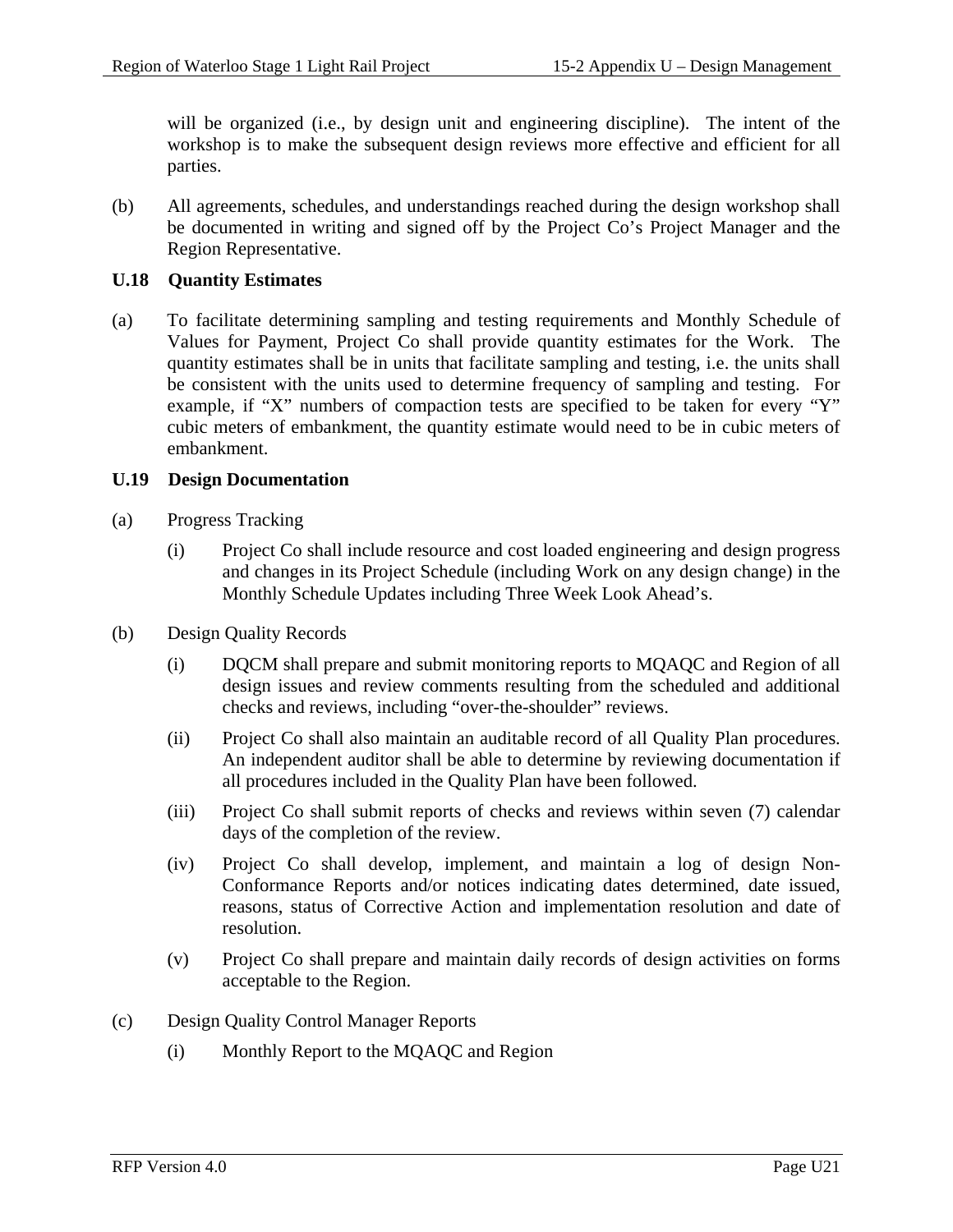- A. DQCM shall submit a Monthly Report directly to the MQAQC and Region by the tenth day of the following month that includes the following, at a minimum:
	- 1. Summary of all reviews conducted;
	- 2. Non-Conforming work and current status and/or disposition (based on design non-conformance log; and
	- 3. Submittal(s) from Project Co and status including but not limited to Project Co's Submittal Register status including Project Schedule tied Submittals.
- (ii) Final Design Report
	- A. Upon completion of the final design for each Design Unit, including all its components and elements, the DQCM shall notify Project Co, with a copy to the Region and MQAQC, of all outstanding monitoring report issues or unresolved review comments, Non-Conformance Reports, Corrective Actions and implementations, and open Non-Conformance Reports. All comments, Non-Conformances, Corrective Actions and monitoring reports shall be resolved and closed prior to the completion of any final design for any Design Unit. No exceptions.

### **U.20 Design Plans, Working Plans, and Project Specifications**

- (a) The Project Agreement price shall include the cost of furnishing all signed and sealed design plans, Project specifications, working plans, calculations, and reports and like data, and Record Drawings.
- (b) The Project Agreement establishes the minimum standards of quality and defines requirements that the design and construction shall satisfy.
- (c) During the design process, Project Co shall develop Project specifications and design plans based on the Project Agreement that are applicable to the specific materials, products, equipment, procedures, and methods Project Co intends to use. Project Co shall submit with its Submittal sufficient information to substantiate Project Co's approach to the Work.
- (d) During any Submittal and subsequent Design Review, the design plans and Project specifications will be evaluated by the Region to determine if they meet the Project Agreement.
- (e) Plans
	- (i) The Work shall be performed in accordance with the details as shown on the design plans prepared by the designer and those working plans prepared by Project Co. It shall be Project Co's sole responsibility to provide working plans of such a nature as to develop a finished product in accordance with design plans, Project specifications, and Project Agreement. Project Co shall verify pertinent dimensions in the field prior to conducting a working plans review. Participation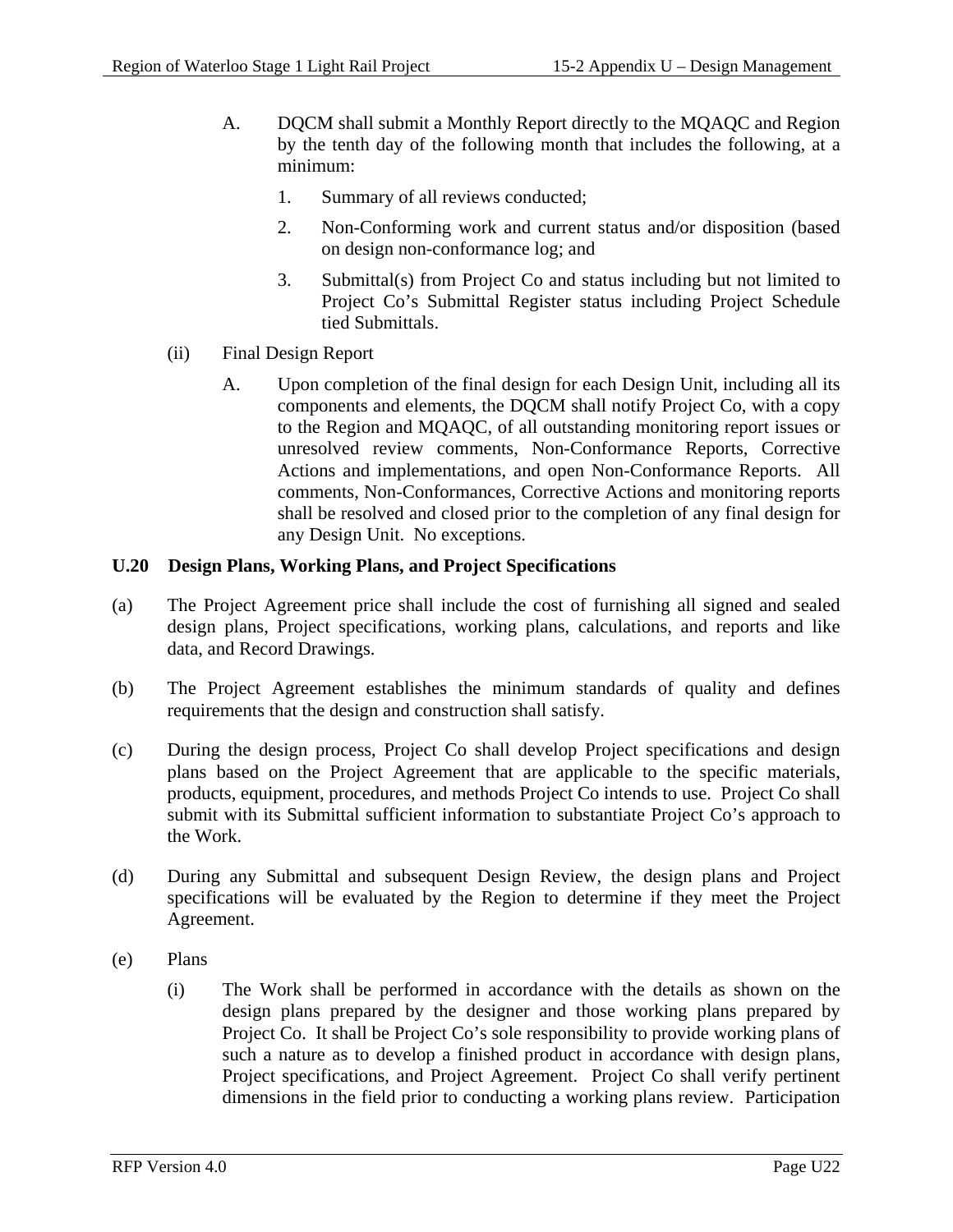in the review of Project Co's design plans and working plans by the Region (or Stakeholders, if invited) shall not relieve Project Co of the responsibility for the satisfactory completion of the Work.

- (ii) Working plans shall be reviewed and approved in writing by the designer before beginning the construction Work and shall not thereafter be amended or altered without prior written approval of the designer and the Region, and where required by the respective City, public and private Third Party Utility, CN, Genesee and Wyoming formerly GEXR, GO, VIA, MTO, and agency having jurisdiction written consultation and comment.
- (iii) All readiness for construction design, Final Design and Record Drawings shall be signed and stamped/sealed by the appropriate Responsible Engineer or Architect and shall include, on the title sheet for the plans, certification signatures of the Chief Engineer and the DQCM, (the title sheet shall be formatted to cite the appropriate certification requirements, Specifications, among other criteria).
- (f) Design and Record Drawing Format and Organization
	- (i) Project Co shall organize and format design and Record Drawings per the attached Exhibit A and Project Co and Region mutually agreed approach to their format and organization.
- (g) CADD Standards
	- (i) CADD formatting for design and Record Drawings shall conform to the attached Exhibit A and Project Co and Region mutually agreed approach.
	- (ii) CADD formatting for design and Record Drawings and Record Documents shall meet the requirements of the respective Stakeholder infrastructure ownership.
- (h) Project Specifications
	- (i) Project Co shall prepare Project specifications in accordance with National Master Specification criteria and the Project Agreement.
- (i) Project specifications shall be reviewed by Project Co and the Region during Design Reviews to verify that the Project specifications provide a level of quality that meets or exceeds the Project Agreement and with suitable and appropriate controls on the Work. Project Co shall be responsible for demonstrating the Project specifications meet or exceed the standard of quality established by the Project specifications in the Project Agreement, Schedule 11, Schedule 15, and Schedule 10 contained herein. The Region will determine, at its sole discretion, if the Project Co Project specifications meet the Project Agreement requirements.
- (j) Project specifications shall define the type and frequency of all QC sampling and testing to be conducted for the Work covered by a Project specification. The more stringent requirements for sampling and testing shall be used at all times from industry accepted practice. At a minimum, OPS frequency of sampling and testing of materials and/or products shall be utilized. In circumstances were additional sampling and testing are deemed necessary; Project Co shall include these in its Design Unit Submittal and the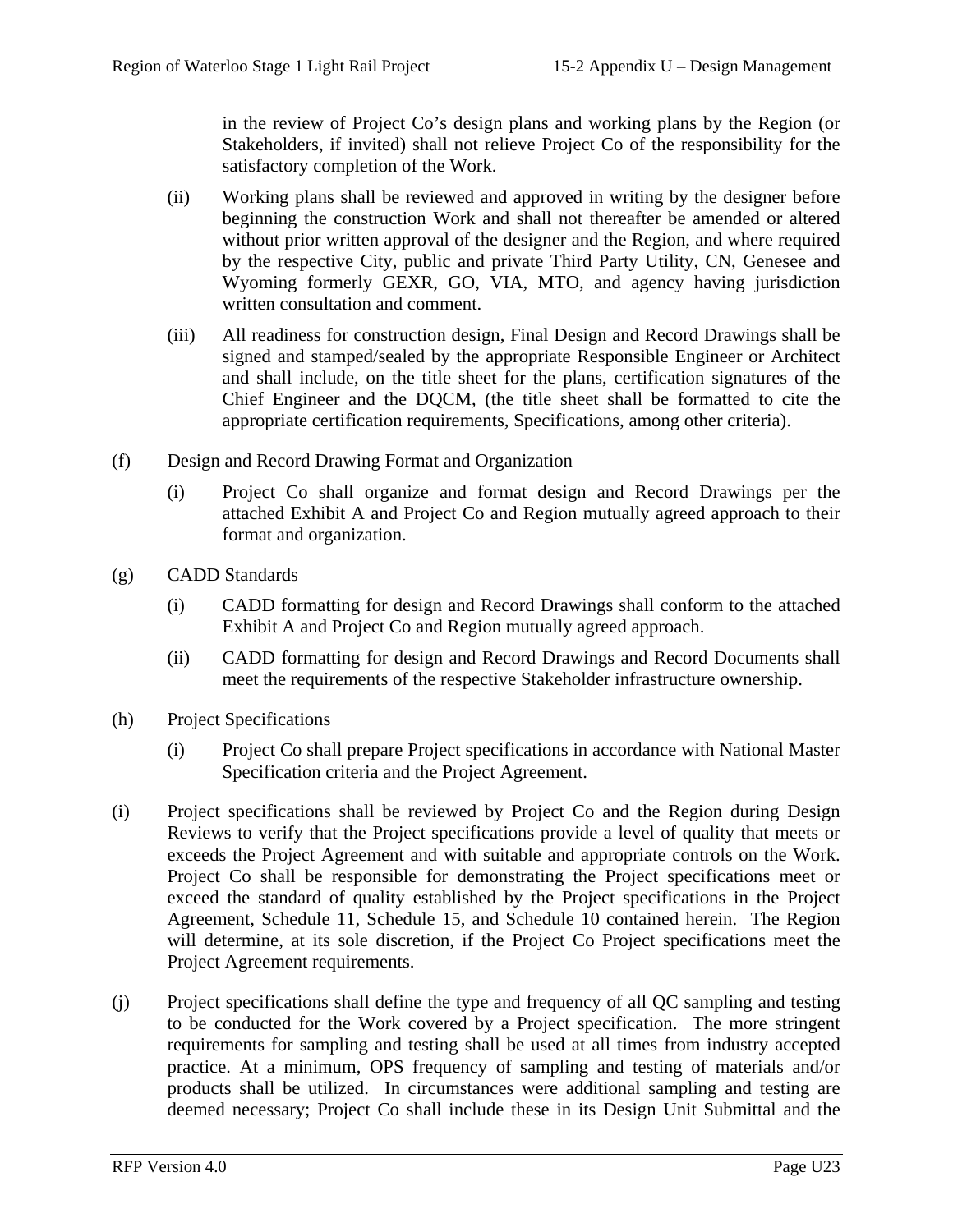Project specification. The Region and Stakeholders may require additional sampling and testing at times during the progress of the Work. Project Co shall not be compensated for these additional requests.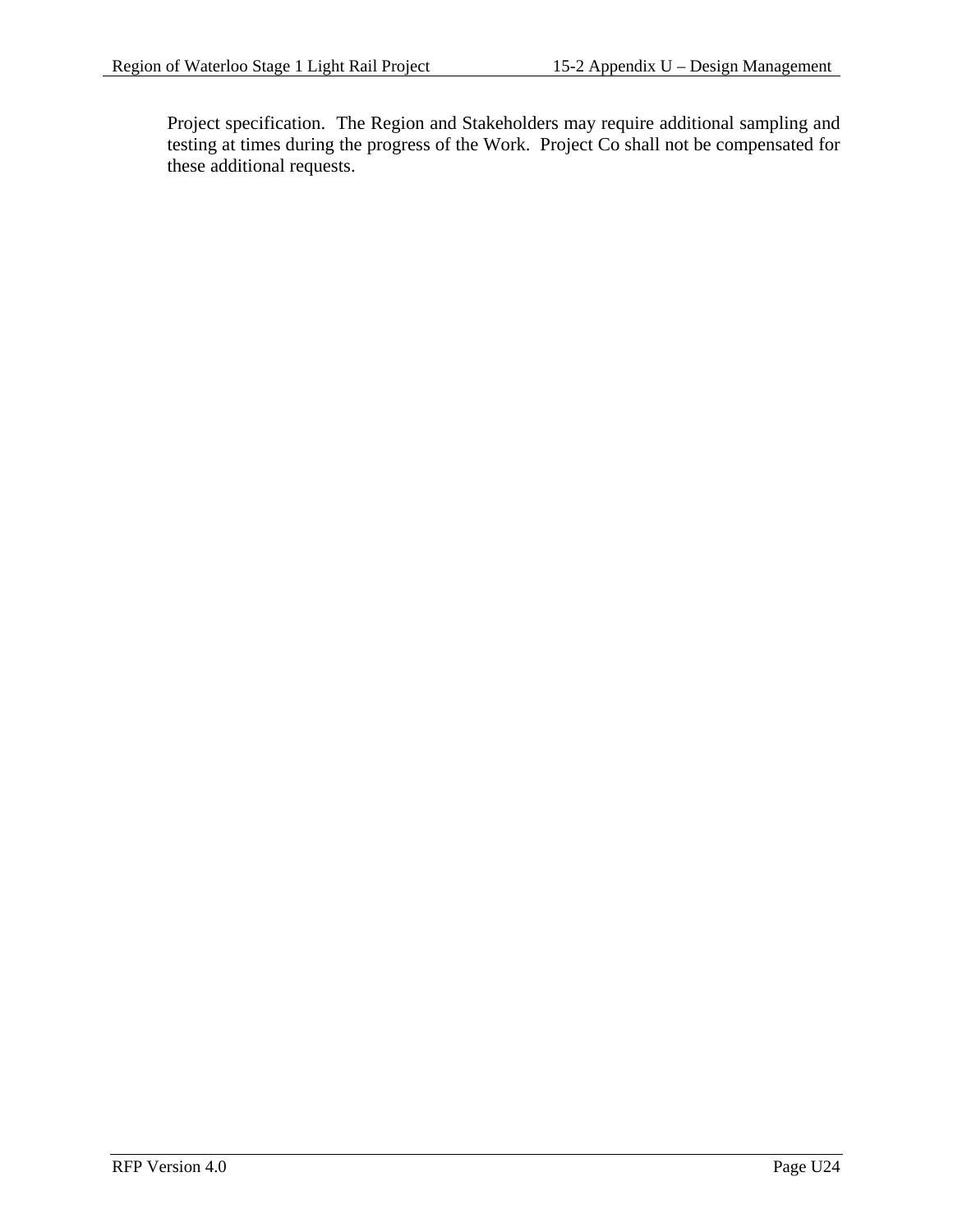| <b>Exhibit A</b><br><b>Drawing Submission Requirements</b> |                                                                                                                                                                                                                               |                                                                  |                                                    |                                                  |
|------------------------------------------------------------|-------------------------------------------------------------------------------------------------------------------------------------------------------------------------------------------------------------------------------|------------------------------------------------------------------|----------------------------------------------------|--------------------------------------------------|
| <b>DISCIPLINE</b>                                          | <b>CONTENTS</b>                                                                                                                                                                                                               | <b>SCALE</b>                                                     | <b>HARD COPY</b>                                   | <b>ELECTRONIC</b><br><b>COPY</b>                 |
| <b>CIVIL</b>                                               | <b>GENERAL DRAWINGS -</b><br>G-GE-001-G-GE-005<br>G-GP-001-G-GP-005                                                                                                                                                           | SIZE:<br><b>FULL</b><br>N.T.S.<br>SIZE:<br><b>HALF</b><br>N.T.S. | <b>TABLOID</b><br>(11X17)<br>AND ARCH D<br>(24X36) | PDF AND CAD<br>2013<br><b>OR</b><br><b>LOWER</b> |
| <b>CIVIL</b>                                               | <b>EXISTING CONDITIONS-</b><br>G-EC-001-G-EC-095<br>G-EC-100-G-EC-116<br>G-EC-201-G-EC-202<br>G-EC-901-G-EC-902<br>G-EC-301-G-EC-302                                                                                          | SIZE:<br><b>FULL</b><br>1:250<br>SIZE:<br><b>HALF</b><br>N.T.S.  | <b>TABLOID</b><br>(11X17)<br>AND ARCH D<br>(24X36) | PDF AND CAD<br>2013<br><b>OR</b><br><b>LOWER</b> |
| <b>CIVIL</b>                                               | <b>ALIGNMENT</b><br><b>OMSF</b><br>$\&$<br>DRAWINGS-<br>C-ALG-001-C-ALG-012<br>C-PP-001-095<br>$C-PP-100 - C-PP-116$<br>C-PP-201-C-PP-202<br>C-PP-901-C-PP-902<br>C-PP-301-C-PP-302<br>C-PR-001-C-PR-045<br>G-CS-001-G-CS-018 | SIZE:<br><b>FULL</b><br>1:250<br>SIZE:<br><b>HALF</b><br>N.T.S.  | <b>TABLOID</b><br>(11X17)<br>AND ARCH D<br>(24X36) | PDF AND CAD<br>2013<br><b>OR</b><br><b>LOWER</b> |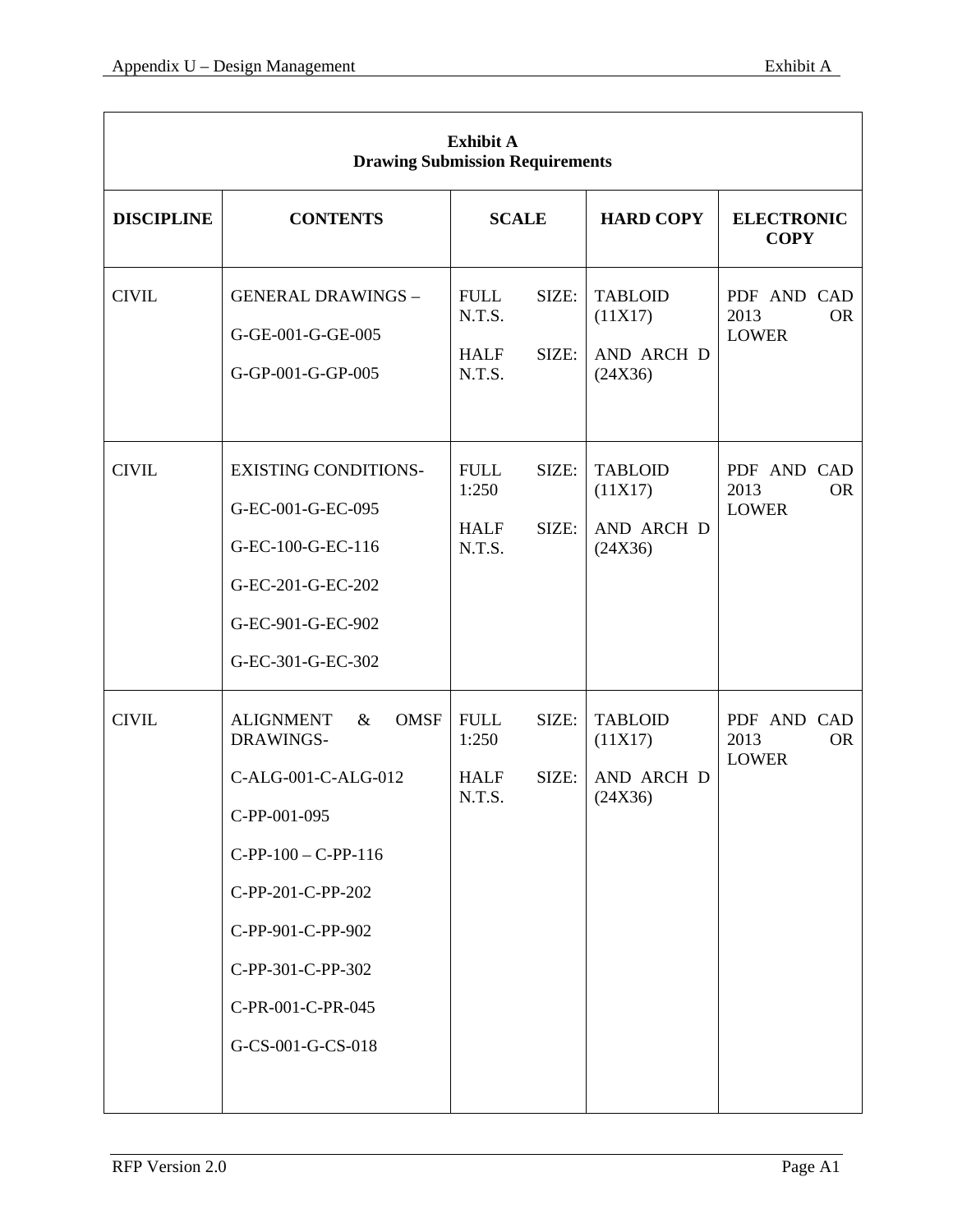| <b>Exhibit A</b><br><b>Drawing Submission Requirements</b> |                                                       |                                                |                |                           |                                  |
|------------------------------------------------------------|-------------------------------------------------------|------------------------------------------------|----------------|---------------------------|----------------------------------|
| <b>DISCIPLINE</b>                                          | <b>CONTENTS</b>                                       | <b>SCALE</b>                                   |                | <b>HARD COPY</b>          | <b>ELECTRONIC</b><br><b>COPY</b> |
|                                                            | C-DET-001-C-DET-005                                   |                                                |                |                           |                                  |
|                                                            |                                                       | <b>FULL</b><br>N.T.S.<br><b>HALF</b><br>N.T.S. | SIZE:<br>SIZE: |                           |                                  |
|                                                            | C-U-001-C-U-095                                       |                                                |                |                           |                                  |
|                                                            | C-U-100-C-U-116                                       | <b>FULL</b><br>N.T.S.                          | SIZE:          |                           |                                  |
|                                                            | C-U-201-C-U-202                                       | <b>HALF</b>                                    | SIZE:          |                           |                                  |
|                                                            | C-U-901-C-U-902                                       | N.T.S.                                         |                |                           |                                  |
|                                                            | C-U-301-C-U-302                                       |                                                |                |                           |                                  |
|                                                            | C-PIW-001-C-PIW095                                    |                                                |                |                           |                                  |
|                                                            | C-PIW-100-C-PIW116                                    |                                                |                |                           |                                  |
|                                                            | C-PIW-201-C-PIW202                                    |                                                |                |                           |                                  |
|                                                            | C-PIW-901-C-PIW-902                                   |                                                |                |                           |                                  |
|                                                            | C-PIW-301-C-PIW-302                                   |                                                |                |                           |                                  |
|                                                            | C-PIW-400-C-PIW-409                                   |                                                |                |                           |                                  |
|                                                            |                                                       |                                                |                |                           |                                  |
| <b>ARCHITECT</b><br><b>URE</b>                             | <b>LRT</b><br><b>STOP</b><br>DRAWINGS-<br>A.101-A.120 | <b>FULL</b><br>1:200                           | SIZE:          | <b>TABLOID</b><br>(11X17) | PDF AND CAD<br>2013<br><b>OR</b> |
|                                                            | A.001-A.011                                           | <b>HALF</b><br>N.T.S.                          | SIZE:          | AND ARCH D<br>(24X36)     | <b>LOWER</b>                     |
|                                                            |                                                       | <b>FULL SIZE: AS</b><br><b>NOTED</b>           |                |                           |                                  |
|                                                            |                                                       | <b>HALF</b><br>N.T.S.                          | SIZE:          |                           |                                  |